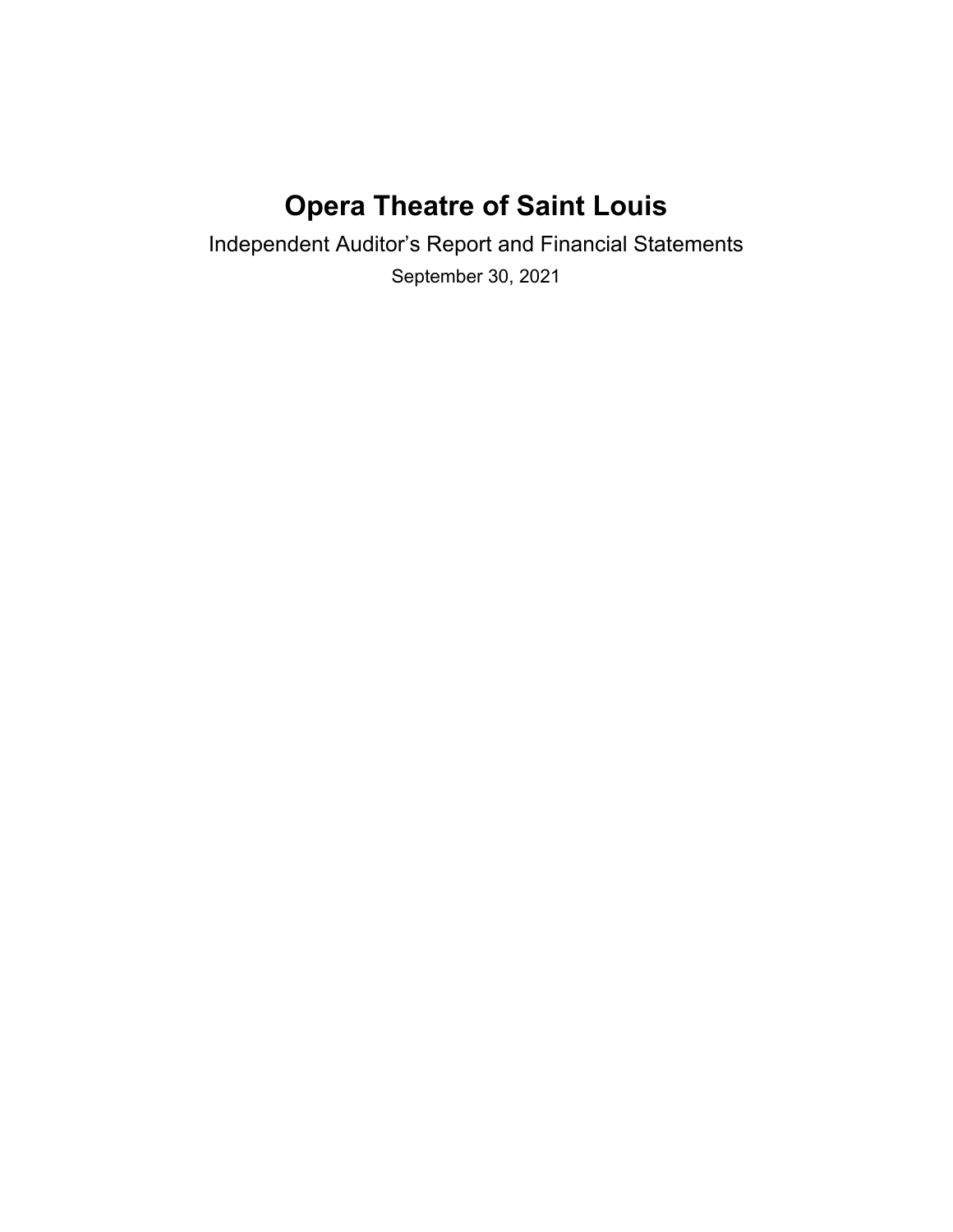# **Opera Theatre of Saint Louis September 30, 2021**

# **Contents**

## **Financial Statements**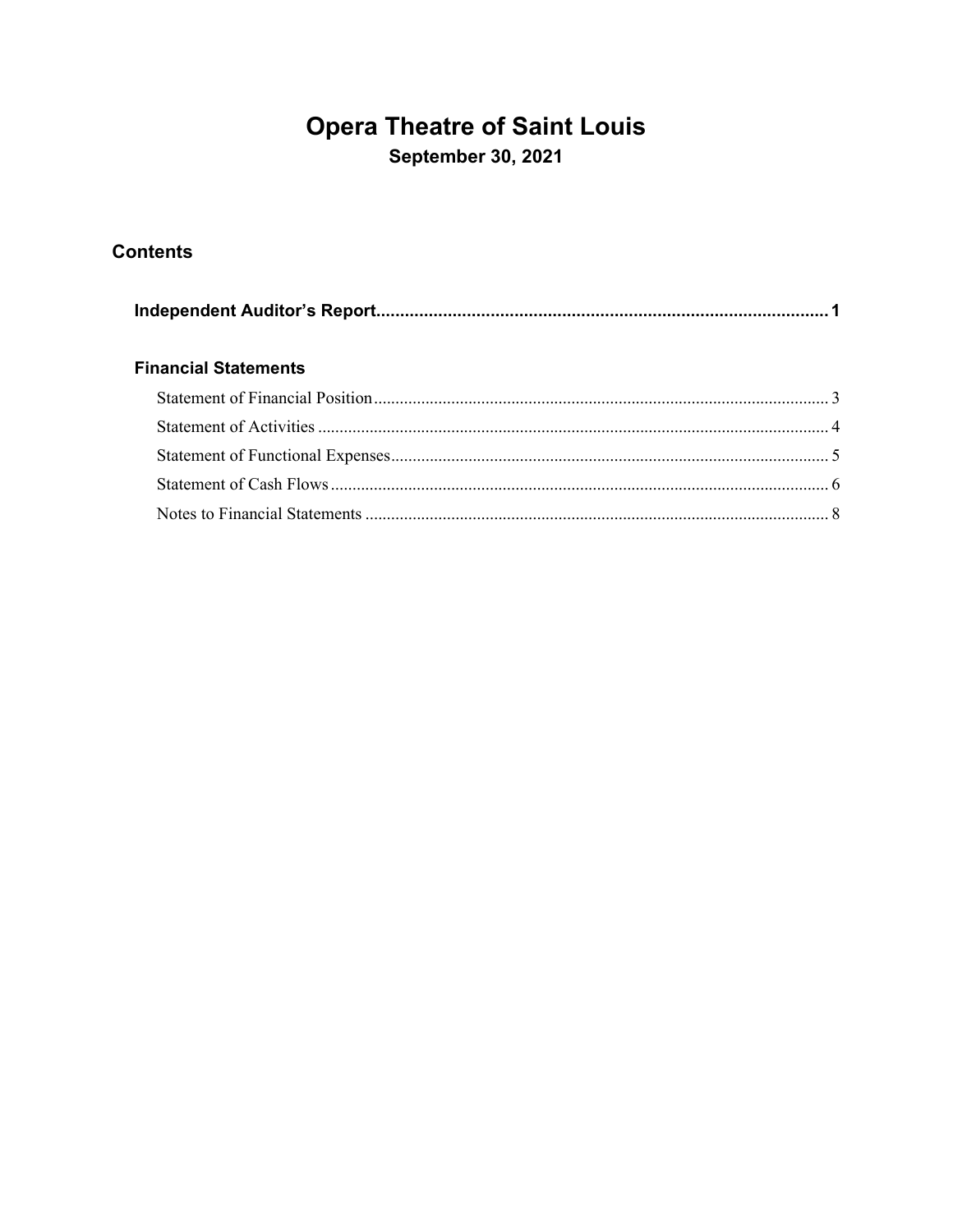

# **Independent Auditor's Report**

Board of Directors Opera Theatre of Saint Louis St. Louis, Missouri

We have audited the accompanying financial statements of Opera Theatre of Saint Louis ("Opera Theatre"), which comprise the statement of financial position as of September 30, 2021, and the related statements of activities, functional expenses and cash flows for the year then ended, and the related notes to the financial statements.

### *Management's Responsibility for the Financial Statements*

Management is responsible for the preparation and fair presentation of these financial statements in accordance with accounting principles generally accepted in the United States of America; this includes the design, implementation and maintenance of internal control relevant to the preparation and fair presentation of financial statements that are free from material misstatement, whether due to fraud or error.

### *Auditor's Responsibility*

Our responsibility is to express an opinion on these financial statements based on our audit. We conducted our audit in accordance with auditing standards generally accepted in the United States of America. Those standards require that we plan and perform the audit to obtain reasonable assurance about whether the financial statements are free from material misstatement.

An audit involves performing procedures to obtain audit evidence about the amounts and disclosures in the financial statements. The procedures selected depend on the auditor's judgment, including the assessment of the risks of material misstatement of the financial statements, whether due to fraud or error. In making those risk assessments, the auditor considers internal control relevant to Opera Theatre's preparation and fair presentation of the financial statements in order to design audit procedures that are appropriate in the circumstances, but not for the purpose of expressing an opinion on the effectiveness of Opera Theatre's internal control. Accordingly, we express no such opinion. An audit also includes evaluating the appropriateness of accounting policies used and the reasonableness of significant accounting estimates made by management, as well as evaluating the overall presentation of the financial statements.

We believe that the audit evidence we have obtained is sufficient and appropriate to provide a basis for our audit opinion.

#### *Opinion*

In our opinion, the financial statements referred to above present fairly, in all material respects, the financial position of Opera Theatre of Saint Louis as of September 30, 2021, and the changes in its net assets and its cash flows for the year then ended in accordance with accounting principles generally accepted in the United States of America.

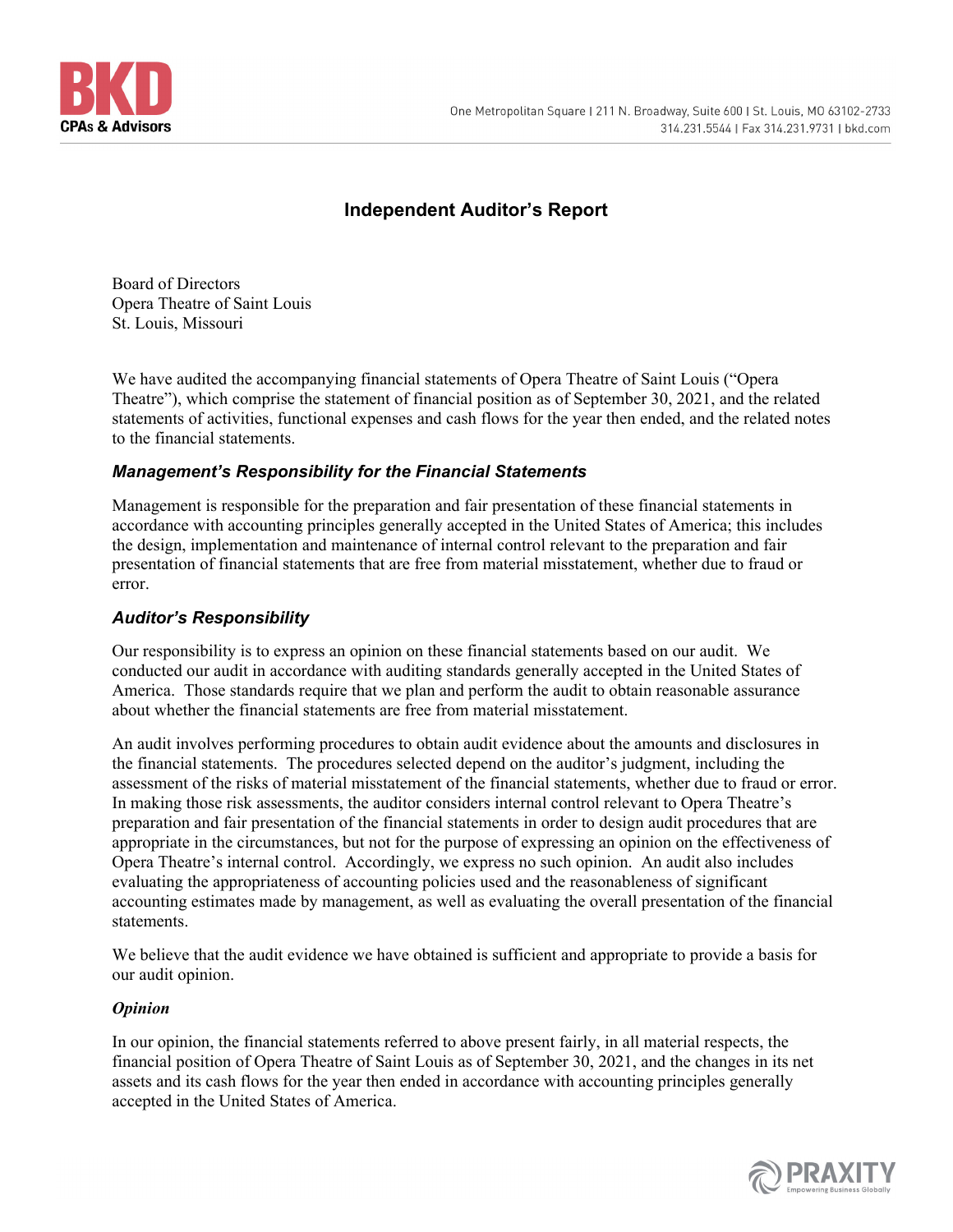Board of Directors Opera Theatre of Saint Louis Page 2

#### *Report on Summarized Comparative Information*

We have previously audited Opera Theatre's 2020 financial statements, and we expressed an unmodified audit opinion on those audited financial statements in our report dated January 28, 2021. In our opinion, the summarized comparative information presented herein as of and for the year ended September 30, 2020, is consistent, in all material respects, with the audited financial statements from which it has been derived.

BKD,LLP

St. Louis, Missouri January 28, 2022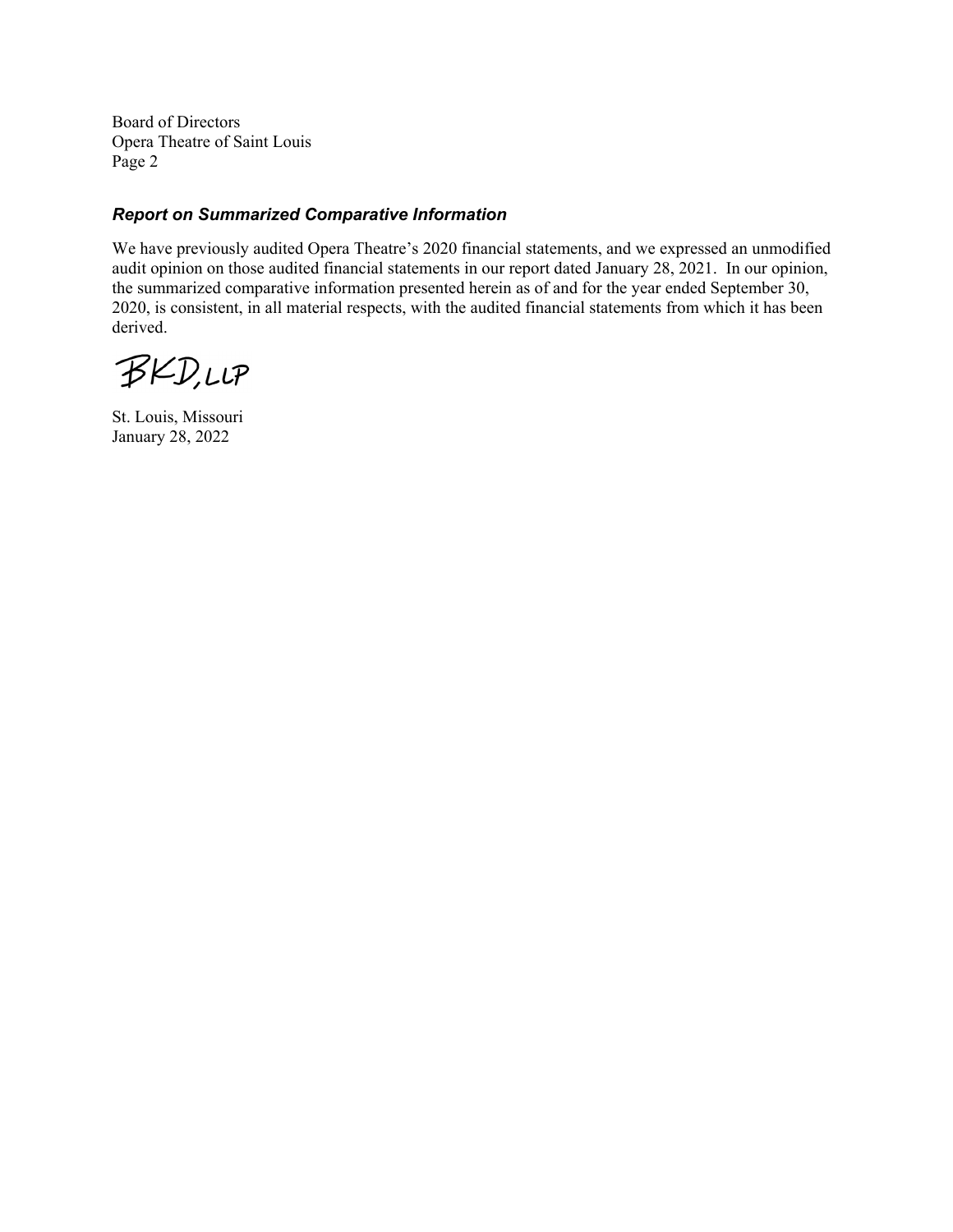## **Statement of Financial Position**

# **September 30, 2021**

# **(With Summarized Financial Information as of September 30, 2020)**

|                                                         | 2021                    | 2020                       |
|---------------------------------------------------------|-------------------------|----------------------------|
| <b>Assets</b>                                           |                         |                            |
| Cash and cash equivalents                               | \$<br>3,808,306         | \$<br>3,012,877            |
| Investments                                             | 97,904,291              | 77,543,293                 |
| Contributions receivable, net                           | 2,637,199               | 3,441,477                  |
| Bequests receivable, net                                | 1,045,000               | 6,411,382                  |
| Note and other receivables                              | 641,122                 | 169,297                    |
| Beneficial interest in lead trust                       | 445,318                 | 509,728                    |
| Prepaid expenses                                        | 643,895                 | 584,427                    |
| Right of use asset - operating lease, net               | 643,582                 |                            |
| Facilities and equipment, net                           | 3,684,433               | 3,690,382                  |
| Total assets                                            | 111,453,146<br>S.       | 95,362,863<br><sup>S</sup> |
| <b>Liabilities and Net Assets</b><br><b>Liabilities</b> |                         |                            |
| Accounts payable and accrued expenses                   | $\mathbb{S}$<br>377,937 | \$<br>304,004              |
| Box office liability                                    | 87,038                  | 219,138                    |
| Deferred revenue                                        | 497,948                 | 13,160                     |
| Annuities liability                                     | 27,876                  | 29,300                     |
| Operating lease liability                               | 737,543                 |                            |
| Notes payable                                           |                         | 362,400                    |
| <b>Total liabilities</b>                                | 1,728,342               | 928,002                    |
| <b>Net Assets</b>                                       |                         |                            |
| Without donor restrictions                              | 10,685,378              | 9,938,953                  |
| With donor restrictions                                 | 99,039,426              | 84,495,908                 |
| Total net assets                                        | 109,724,804             | 94,434,861                 |
| Total liabilities and net assets                        | 111,453,146<br>S        | 95,362,863<br>S            |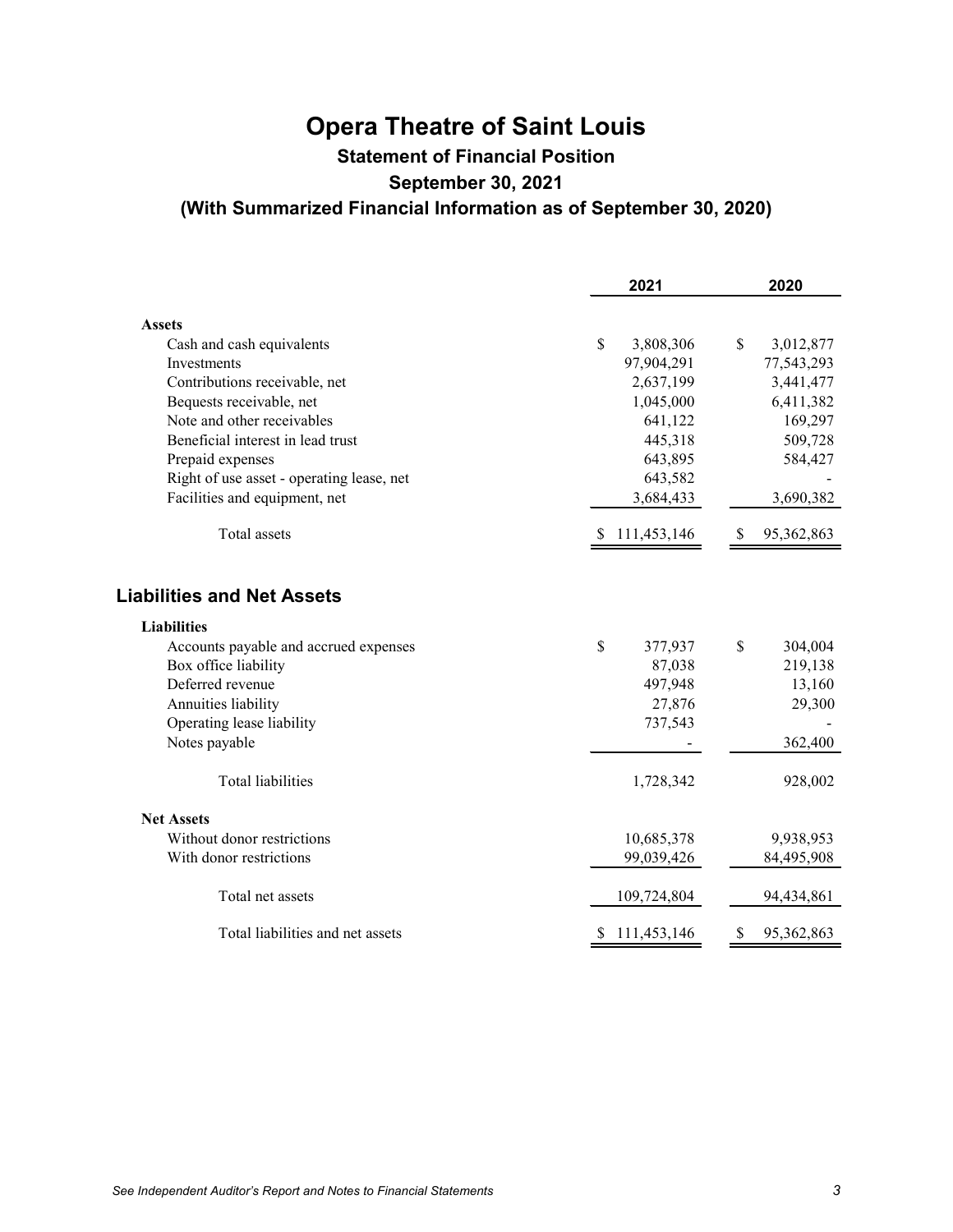**Statement of Activities** 

**Year Ended September 30, 2021** 

**(With Summarized Financial Information For The Year Ended September 30, 2020)** 

|                                                       | 2021 |                     |    |                     |                   | 2020 |              |
|-------------------------------------------------------|------|---------------------|----|---------------------|-------------------|------|--------------|
|                                                       |      | <b>Without</b>      |    |                     |                   |      |              |
|                                                       |      | <b>Donor</b>        |    | <b>With Donor</b>   |                   |      |              |
|                                                       |      | <b>Restrictions</b> |    | <b>Restrictions</b> | <b>Total</b>      |      | <b>Total</b> |
| <b>Revenues and Support</b>                           |      |                     |    |                     |                   |      |              |
| Support                                               |      |                     |    |                     |                   |      |              |
| Grants, contributions and bequests                    | \$   | 4,634,620           | \$ | 1,098,692           | \$<br>5,733,312   | S.   | 56,217,064   |
| Revenues                                              |      |                     |    |                     |                   |      |              |
| Performance admissions                                |      | 211,838             |    |                     | 211,838           |      | 13,801       |
| Benefits                                              |      | 17,734              |    |                     | 17,734            |      | 43,577       |
| Program advertising                                   |      | 7,325               |    |                     | 7,325             |      | 2,360        |
| Rentals and other activities                          |      | 110,329             |    | 1,401               | 111,730           |      | 197,077      |
| Change in value of split interest agreements          |      | 561                 |    | (3, 421)            | (2,860)           |      | (9,178)      |
| Total revenues and support                            |      | 4,982,407           |    | 1,096,672           | 6,079,079         |      | 56,464,701   |
| Net assets released from restrictions                 |      | 3,489,306           |    | (3,489,306)         |                   |      |              |
| Changes in donor restriction                          |      | (250, 618)          |    | 250,618             |                   |      |              |
| Total revenues and support                            |      | 8,221,095           |    | (2,142,016)         | 6,079,079         |      | 56,464,701   |
| <b>Expenses</b>                                       |      |                     |    |                     |                   |      |              |
| Program services                                      |      |                     |    |                     |                   |      |              |
| Artistic                                              |      | 2,976,910           |    |                     | 2,976,910         |      | 2,145,457    |
| Production                                            |      | 2,105,990           |    |                     | 2,105,990         |      | 1,188,380    |
| Education                                             |      | 359,269             |    |                     | 359,269           |      | 400,395      |
| Marketing                                             |      | 1,022,937           |    |                     | 1,022,937         |      | 811,690      |
| Total program expenses                                |      | 6,465,106           |    |                     | 6,465,106         |      | 4,545,922    |
| Support services                                      |      |                     |    |                     |                   |      |              |
| General and administration                            |      | 1,223,222           |    |                     | 1,223,222         |      | 977,981      |
| Fundraising                                           |      | 1,098,064           |    |                     | 1,098,064         |      | 1,181,008    |
| Total support services                                |      | 2,321,286           |    |                     | 2,321,286         |      | 2,158,989    |
|                                                       |      |                     |    |                     |                   |      |              |
| Total expenses                                        |      | 8,786,392           |    |                     | 8,786,392         |      | 6,704,911    |
| <b>Change in Net Assets from Operating Activities</b> |      | (565, 297)          |    | (2,142,016)         | (2,707,313)       |      | 49,759,790   |
| <b>Non-Operating Revenue (Expenses)</b>               |      |                     |    |                     |                   |      |              |
| <b>Employee Retention Credits Program</b>             |      | 468,316             |    |                     | 468,316           |      |              |
| Paycheck Protection Program forgiveness               |      | 875,690             |    |                     | 875,690           |      |              |
| Investment return, net                                |      | (32, 284)           |    | 16,685,534          | 16,653,250        |      | 1,242,157    |
| <b>Change in Net Assets</b>                           |      | 746,425             |    | 14,543,518          | 15,289,943        |      | 51,001,947   |
| <b>Net Assets, Beginning of Year</b>                  |      | 9,938,953           |    | 84,495,908          | 94,434,861        |      | 43,432,914   |
| Net Assets, End of Year                               | \$   | 10,685,378          | \$ | 99,039,426          | \$<br>109,724,804 | \$   | 94,434,861   |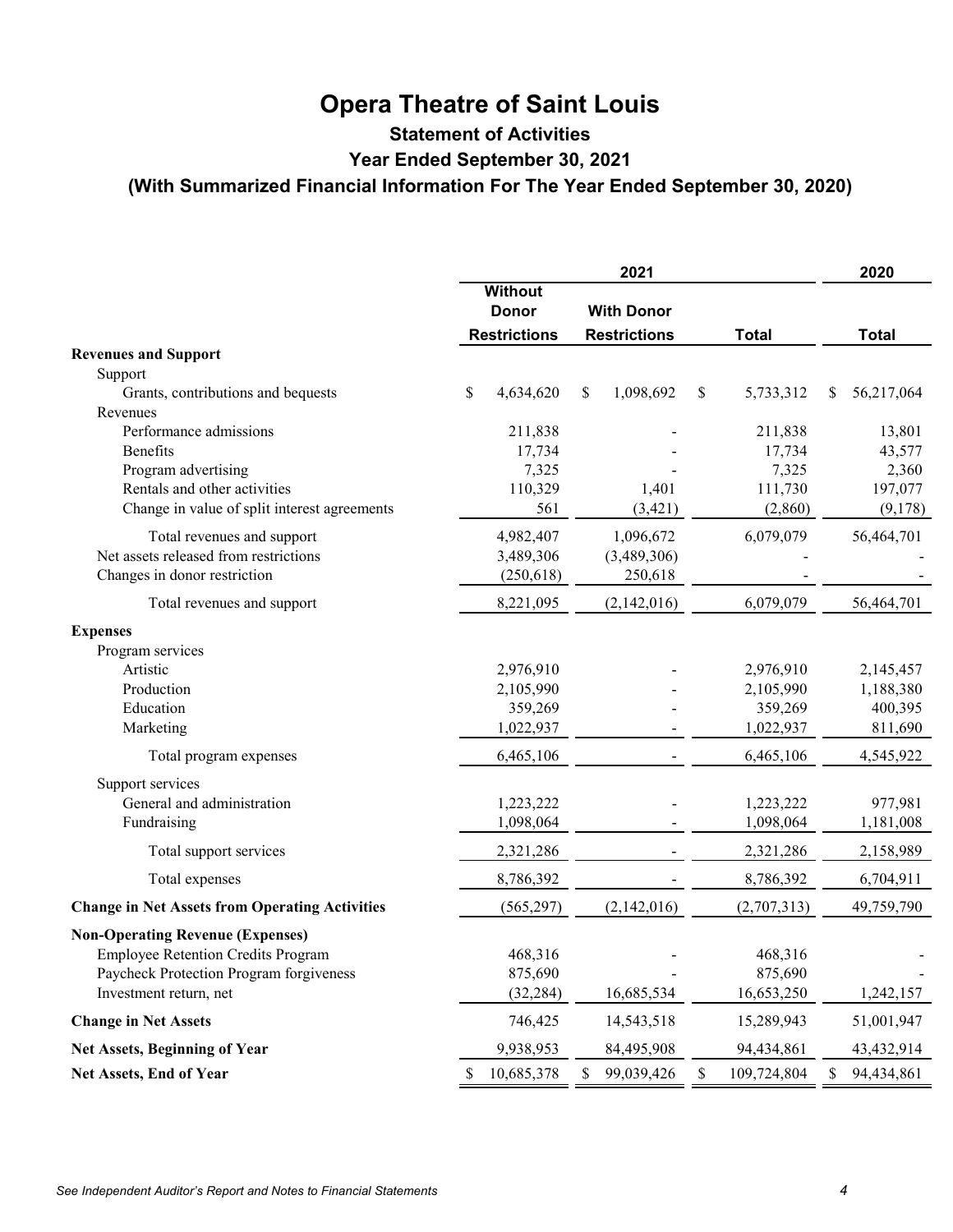**Statement of Functional Expenses** 

**Year Ended September 30, 2021** 

## **(With Summarized Financial Information For The Year Ended September 30, 2020)**

|                                         |                            |                   |                         | 2021             |                          |                          |                 |                 |
|-----------------------------------------|----------------------------|-------------------|-------------------------|------------------|--------------------------|--------------------------|-----------------|-----------------|
|                                         |                            |                   | <b>Program Services</b> |                  |                          |                          |                 |                 |
|                                         | <b>Artistic</b>            | <b>Production</b> | <b>Education</b>        | <b>Marketing</b> |                          | <b>Fundraising</b>       | <b>Total</b>    | 2020 Total      |
|                                         |                            |                   |                         |                  |                          |                          |                 |                 |
| <b>Personnel Expense</b>                |                            |                   |                         |                  |                          |                          |                 |                 |
| Salaries and wages                      | <sup>\$</sup><br>1,580,593 | 920,497<br>-S     | 218,381<br>\$.          | 609,184<br>\$.   | 716,708<br><sup>\$</sup> | <sup>\$</sup><br>700,197 | 4,745,560<br>-S | 3,899,791<br>\$ |
| Employee benefits and payroll taxes     | 173,305                    | 215,036           | 27,327                  | 61,489           | 111,553                  | 75,773                   | 664,483         | 456,821         |
| Total personnel expense                 | 1,753,898                  | 1,135,533         | 245,708                 | 670,673          | 828,261                  | 775,970                  | 5,410,043       | 4,356,612       |
| <b>Operating Expense</b>                |                            |                   |                         |                  |                          |                          |                 |                 |
| Promotional and development             | 30,177                     | 112,501           | 51,027                  | 146,562          | 30,691                   | 139,823                  | 510,781         | 306,835         |
| Orchestra                               | 659,453                    |                   |                         |                  |                          |                          | 659,453         | 509,860         |
| Professional services                   | 27,725                     | 32,186            | 13,193                  | 68,312           | 98,430                   | 67,419                   | 307,265         | 295,492         |
| Travel and housing                      | 238,609                    | 34,337            | 668                     | 3,415            | 3,570                    | 8,384                    | 288,983         | 140,364         |
| Office, theater and other rentals       | 70,230                     | 195,363           | 10,208                  | 24,931           | 69,179                   | 28,812                   | 398,723         | 276,126         |
| Depreciation                            | 27,039                     | 81,663            | 27,946                  | 52,975           | 52,225                   | 26,605                   | 268,453         | 263,114         |
| Scenery and stage properties            |                            | 397,612           | 1,000                   | 1,523            |                          | 1,000                    | 401,135         | 22,712          |
| Costumes                                |                            | 52,843            |                         |                  |                          |                          | 52,843          | 9,024           |
| Royalties, commissions and translations | 76,503                     |                   | 2,500                   |                  |                          | 3,180                    | 82,183          | 44,936          |
| Postage and supplies                    | 12,886                     | 33,288            | 3,748                   | 19,937           | 35,137                   | 13,888                   | 118,884         | 76,616          |
| Telephone                               | 3,096                      | 4,428             | 1,735                   | 10,317           | 2,460                    | 4,984                    | 27,020          | 38,695          |
| Insurance                               | 54,402                     | 23,882            | 1,526                   | 5,524            | 18,535                   | 5,376                    | 109,245         | 67,964          |
| Other                                   | 22,892                     | 2,354             | 10                      | 18,768           | 84,734                   | 22,623                   | 151,381         | 296,561         |
| Total operating expense                 | 1,223,012                  | 970,457           | 113,561                 | 352,264          | 394,961                  | 322,094                  | 3,376,349       | 2,348,299       |
| <b>Total Expense</b>                    | 2,976,910                  | 2,105,990         | 359,269                 | 1,022,937        | 1,223,222                | 1,098,064                | 8,786,392       | 6,704,911<br>S. |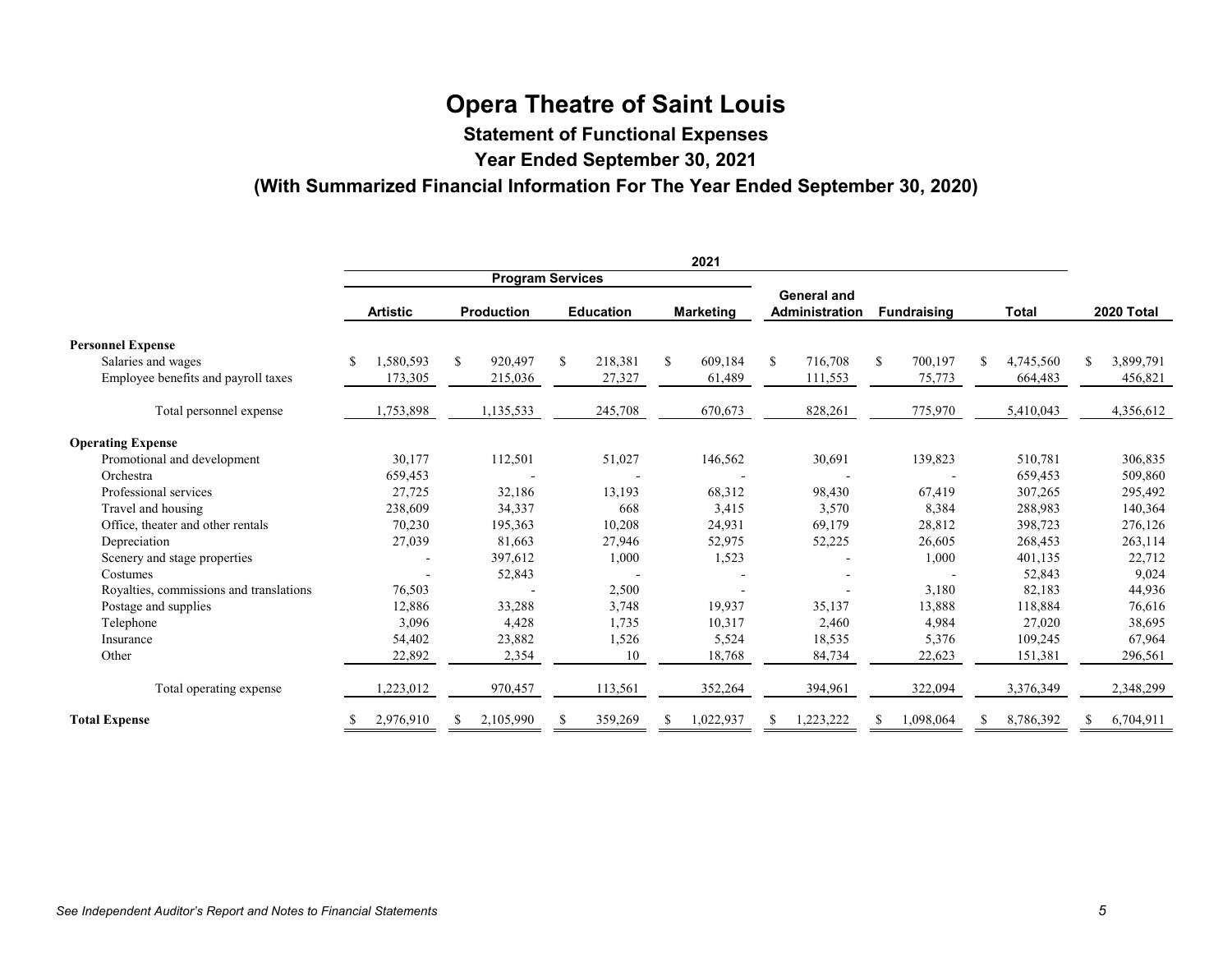**Statement of Cash Flows** 

**Year Ended September 30, 2021** 

# **(With Summarized Financial Information For The Year Ended September 30, 2020)**

|                                                                                                                                                  | 2021                     | 2020             |
|--------------------------------------------------------------------------------------------------------------------------------------------------|--------------------------|------------------|
| <b>Operating Activities</b>                                                                                                                      |                          |                  |
| Change in net assets                                                                                                                             | \$<br>15,289,943         | \$<br>51,001,947 |
| Items not requiring (providing) cash                                                                                                             |                          |                  |
| Depreciation                                                                                                                                     | 268,453                  | 263,114          |
| Net realized and unrealized (gains) losses on investments                                                                                        | (15, 101, 280)           | (494, 433)       |
| Change in value of split-interest agreements                                                                                                     | 2,860                    | 9,178            |
| Forgiveness benefit from the Paycheck Protection Program                                                                                         | (875, 690)               |                  |
| Noncash operating lease expense                                                                                                                  | 28,795                   |                  |
| Contributions received restricted for long-term investment                                                                                       | (5,968,978)              | (43,094,467)     |
| Changes in                                                                                                                                       |                          |                  |
| Note and other receivables                                                                                                                       | (471, 825)               | 134,019          |
| Prepaid expenses                                                                                                                                 | (59, 468)                | (136, 146)       |
| Contributions and bequests receivables and beneficial interest                                                                                   |                          |                  |
| in lead trust                                                                                                                                    | 5,982,570                | (6,729,424)      |
| Accounts payable, accrued expenses and box office liability                                                                                      | (58,167)                 | 130,849          |
| Operating lease liabilities                                                                                                                      | (22,512)                 |                  |
| Deferred revenue                                                                                                                                 | 572,466                  | (702, 805)       |
| Net cash provided by (used in) operating activities                                                                                              | (412, 833)               | 381,832          |
| <b>Investing Activities</b>                                                                                                                      |                          |                  |
| Purchase of facilities and equipment                                                                                                             | (262, 504)               | (64,380)         |
| Purchase of investments                                                                                                                          | (54,658,820)             | (68, 802, 721)   |
| Proceeds from disposition of investments                                                                                                         | 49,649,569               | 26,326,632       |
| Net cash used in investing activities                                                                                                            | (5,271,755)              | (42, 540, 469)   |
| <b>Financing Activities</b>                                                                                                                      |                          |                  |
| Proceeds from contributions restricted for permanent endowment                                                                                   | 6,221,478                | 43,248,050       |
| Proceeds from long-term debt                                                                                                                     | 513,290                  | 362,400          |
| Payments on annuities payable                                                                                                                    | (4,284)                  | (4, 633)         |
| Net cash provided by financing activities                                                                                                        | 6,730,484                | 43,605,817       |
| <b>Increase in Cash and Cash Equivalents</b>                                                                                                     | 1,045,896                | 1,447,180        |
| Cash and Cash Equivalents, Beginning of Year                                                                                                     | 3,632,601                | 2,185,421        |
| Cash and Cash Equivalents, End of Year                                                                                                           | $\mathbb S$<br>4,678,497 | \$<br>3,632,601  |
| <b>Supplemental Disclosure of Cash Flow Information</b><br>Adoption of ASU 2016-02, Leases (Topic 842) - Right of Use<br><b>Operating Leases</b> | $\mathbb{S}$<br>760,055  | \$               |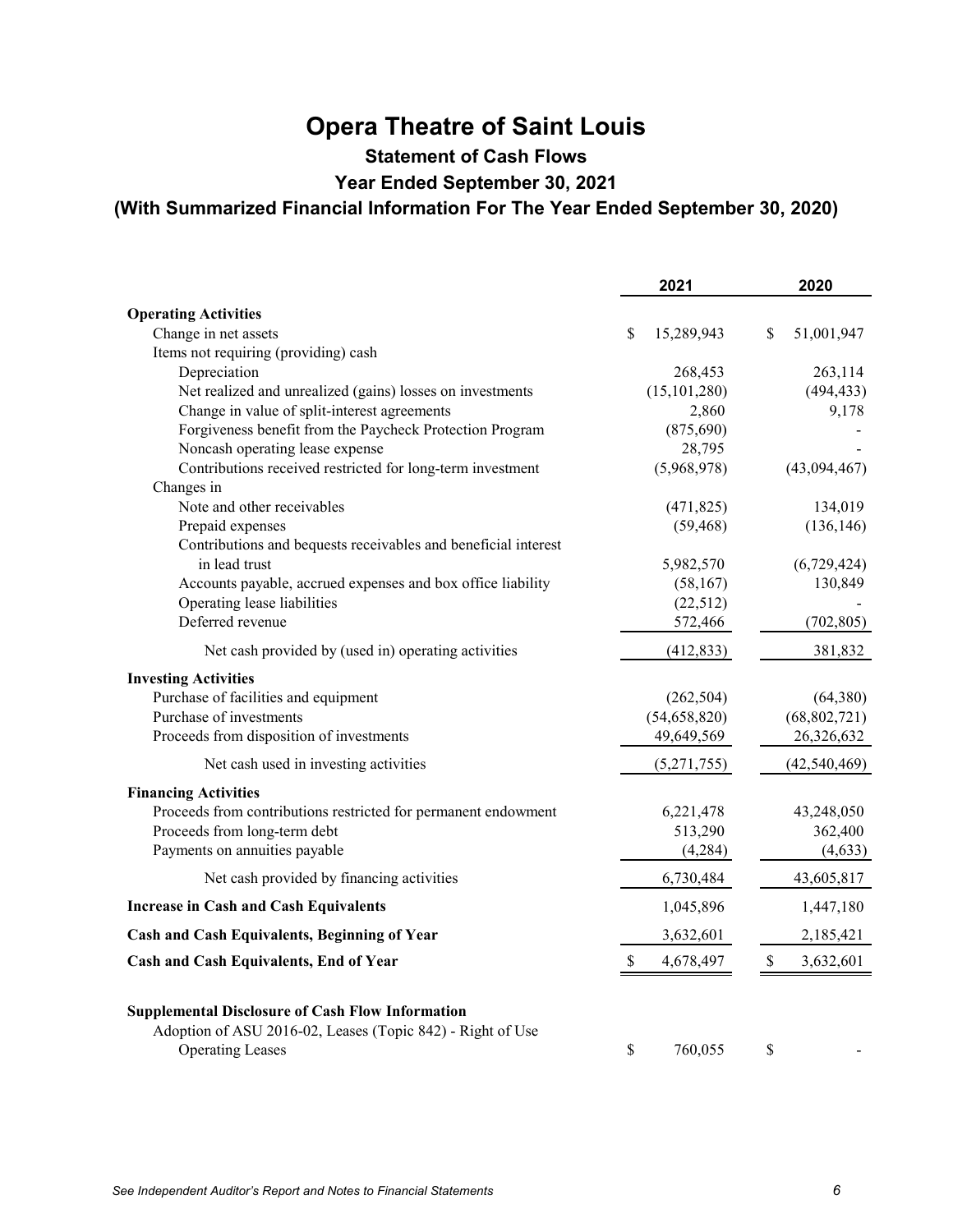# **Statement of Cash Flows**

## **Year Ended September 30, 2021**

# **(With Summarized Financial Information For The Year Ended September 30, 2020) (Continued)**

The following table provides a reconciliation of cash and cash equivalents reported within the statement of financial position to the statement of cash flows:

|                                                                            |    | 2021                 |   | 2020                 |
|----------------------------------------------------------------------------|----|----------------------|---|----------------------|
| Cash and cash equivalents<br>Cash and cash equivalents held in investments | S. | 3,808,306<br>870.191 | S | 3,012,877<br>619.724 |
| Total cash and cash equivalents shown<br>in the Statements of Cash Flows   |    | 4,678,497            |   | 3,632,601            |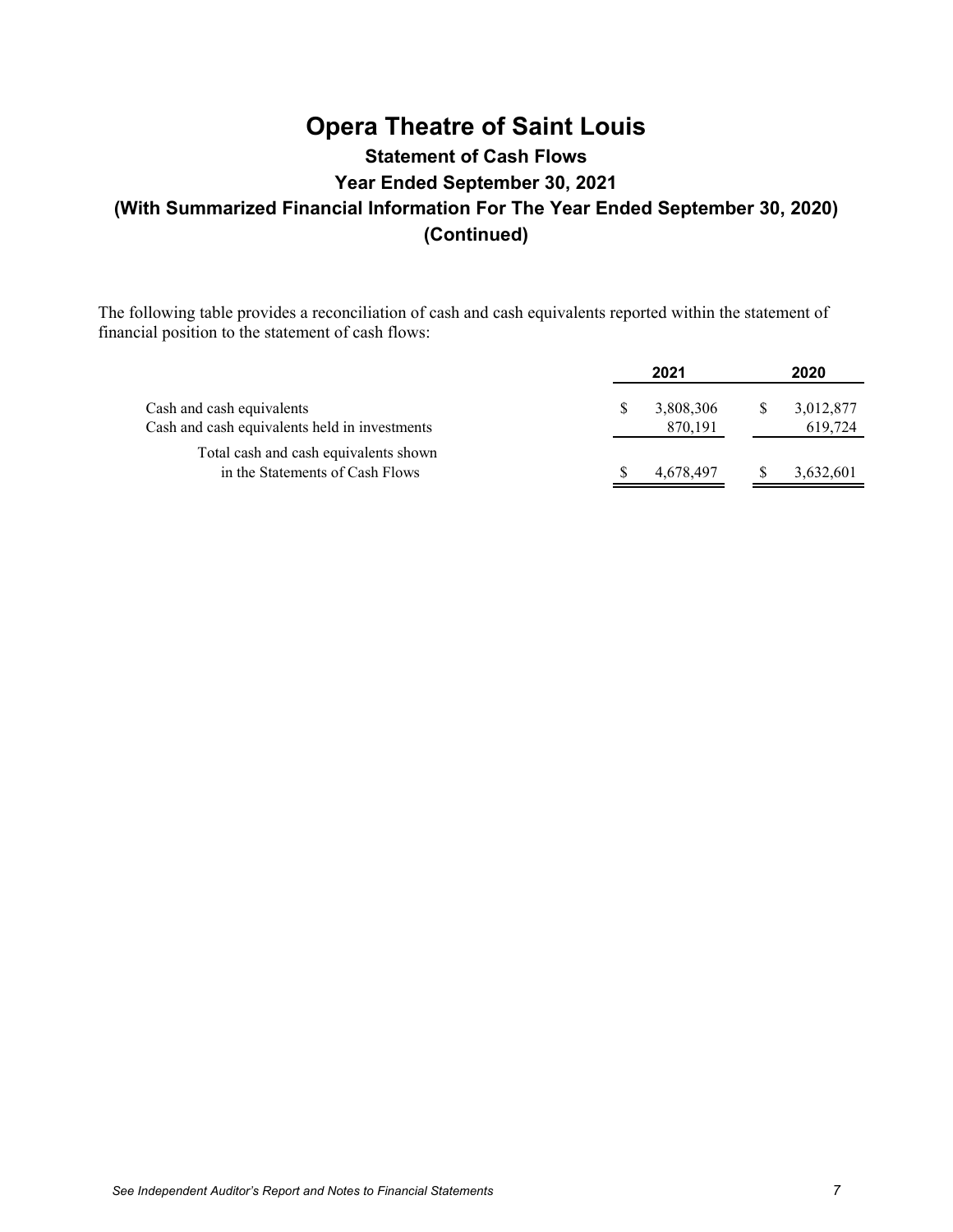## **Note 1: Nature of Operations and Summary of Significant Accounting Policies**

#### *Nature of Operations*

Opera Theatre of Saint Louis (the "Opera Theatre") is a not-for-profit organization whose mission is to communicate the richness and power of live opera and music theatre to audiences of all ages and backgrounds and build passionate support and appreciation for opera. Opera Theatre's principal activities include conducting a scheduled season of performances at the Loretto-Hilton Center on the campus of Webster University, producing special performances at various locations and presenting touring and education programs. Opera Theatre's revenues and other support are derived principally from contributions and performance admissions.

### *Prior Year Comparative Totals*

The financial statements include certain prior year summarized comparative information in total, but not by net asset class. Such information does not include sufficient detail to constitute a complete presentation in conformity with accounting principles generally accepted in the United States of America. Accordingly, such information should be read in conjunction with Opera Theatre's 2020 financial statements from which the information was derived.

### *Use of Estimates*

The preparation of financial statements in conformity with accounting principles generally accepted in the United States of America requires management to make estimates and assumptions that affect the reported amounts of assets and liabilities and disclosure of contingent assets and liabilities at the date of the financial statements and the reported amounts of revenues, expenses, gains, losses and other changes in net assets during the reporting period. Actual results could differ from those estimates.

### *Cash and Cash Equivalents*

Opera Theatre considers all liquid investments with original maturities of three months or less to be cash equivalents. Uninvested cash and cash equivalents included in investments accounts for donor designated and board designated endowment accounts are not considered to be cash and cash equivalents. At September 30, 2021, cash equivalents consisted primarily of sweep accounts.

At September 30, 2021, Opera Theatre's cash accounts exceeded federally insured limits by approximately \$3,911,000.

#### *Investments*

Opera Theatre measures securities at fair value. Investments in life insurance policies are carried at net cash surrender value. Changes in cash surrender value (realized and unrealized) are recorded in the statement of activities.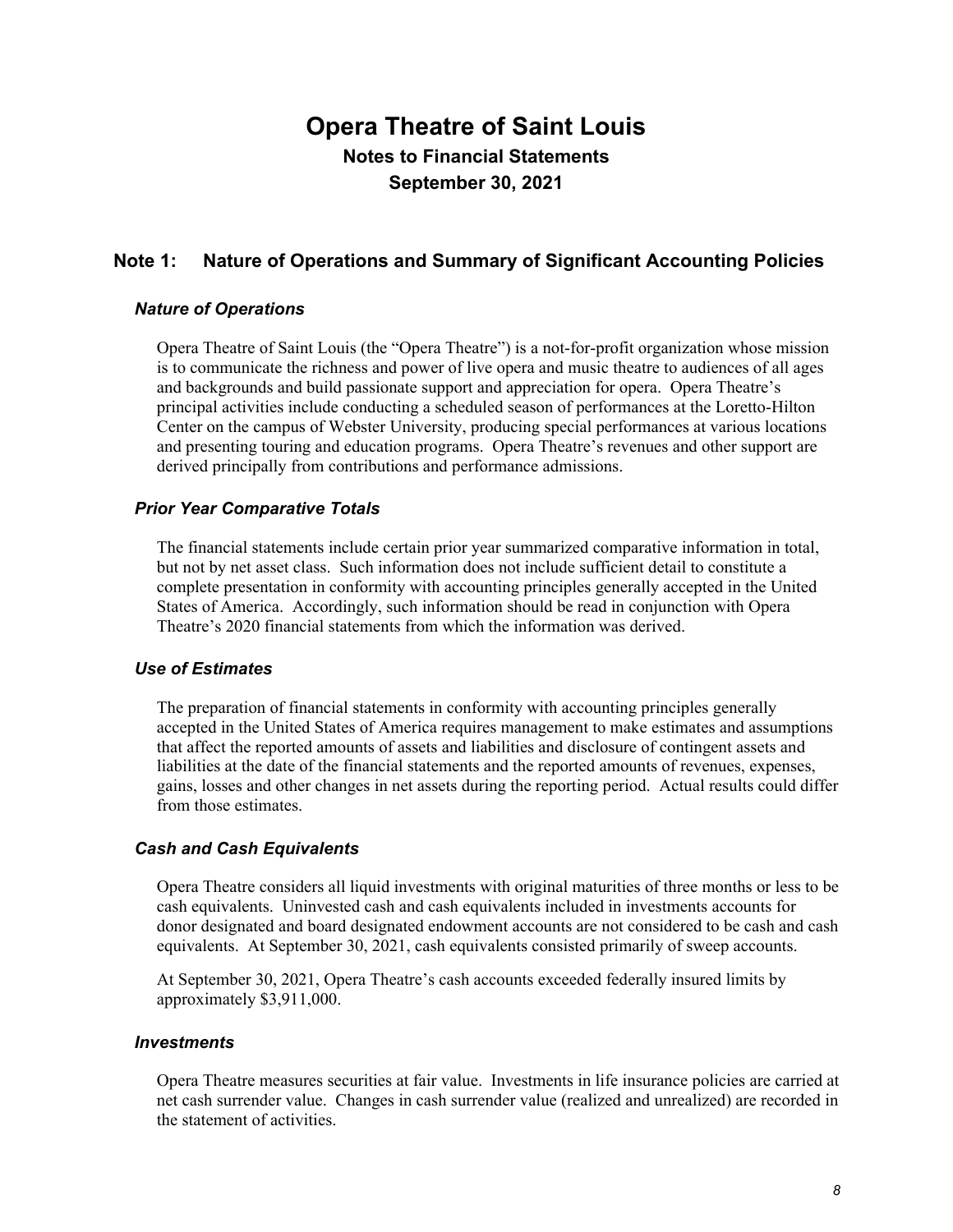#### *Net Investment Return*

Investment return, includes dividend, interest and other investment income; realized and unrealized gains and losses on investments carried at fair value; and realized gains and losses on other investments, less external investment expenses. Gains and losses on the sale of securities are recorded on the trade date and are determined using the specific identification method.

Investment return that is initially restricted by donor stipulation and for which the restriction will be satisfied in the same year is included in net assets without donor restrictions. Other investment return is reflected in the statements of activities with or without donor restrictions based upon the existence and nature of any donor or legally imposed restrictions.

Opera Theatre maintains pooled investment accounts for its endowments. Investment income and realized and unrealized gains and losses from securities in the pooled investment accounts are allocated monthly to the individual endowments based on the relationship of the fair value of the interest of each endowment to the total fair value of the pooled investments accounts, as adjusted for additions to or deductions from those accounts.

#### *Facilities and Equipment*

Facilities and equipment are stated at cost less accumulated depreciation. Depreciation is charged to expense on a straight-line basis over the estimated useful life of each asset.

The estimated useful lives for each major depreciable classification of facilities and equipment are as follows:

| Equipment, furniture and fixtures           | $3 - 35$ years |
|---------------------------------------------|----------------|
| Theatre building improvements and equipment | $3 - 10$ years |
| Whitaker Opera Warehouse                    | 35 years       |
| Sally S. Levy Opera Center                  | $5 - 35$ years |
| Performance equipment and other             | $3 - 10$ years |

#### *Long-Lived Asset Impairment*

Opera Theatre evaluates the recoverability of the carrying value of long-lived assets whenever events or circumstances indicate the carrying amount may not be recoverable. If a long-lived asset is tested for recoverability and the undiscounted estimated future cash flows expected to result from the use and eventual disposition of the asset is less than the carrying amount of the asset, the asset cost is adjusted to fair value and an impairment loss is recognized as the amount by which the carrying amount of a long-lived asset exceeds its fair value. No asset impairment was recognized during the year ended September 30, 2021.

#### *Net Assets*

Net assets, revenues, gains and losses are classified based on the existence or absence of donor or grantor restrictions.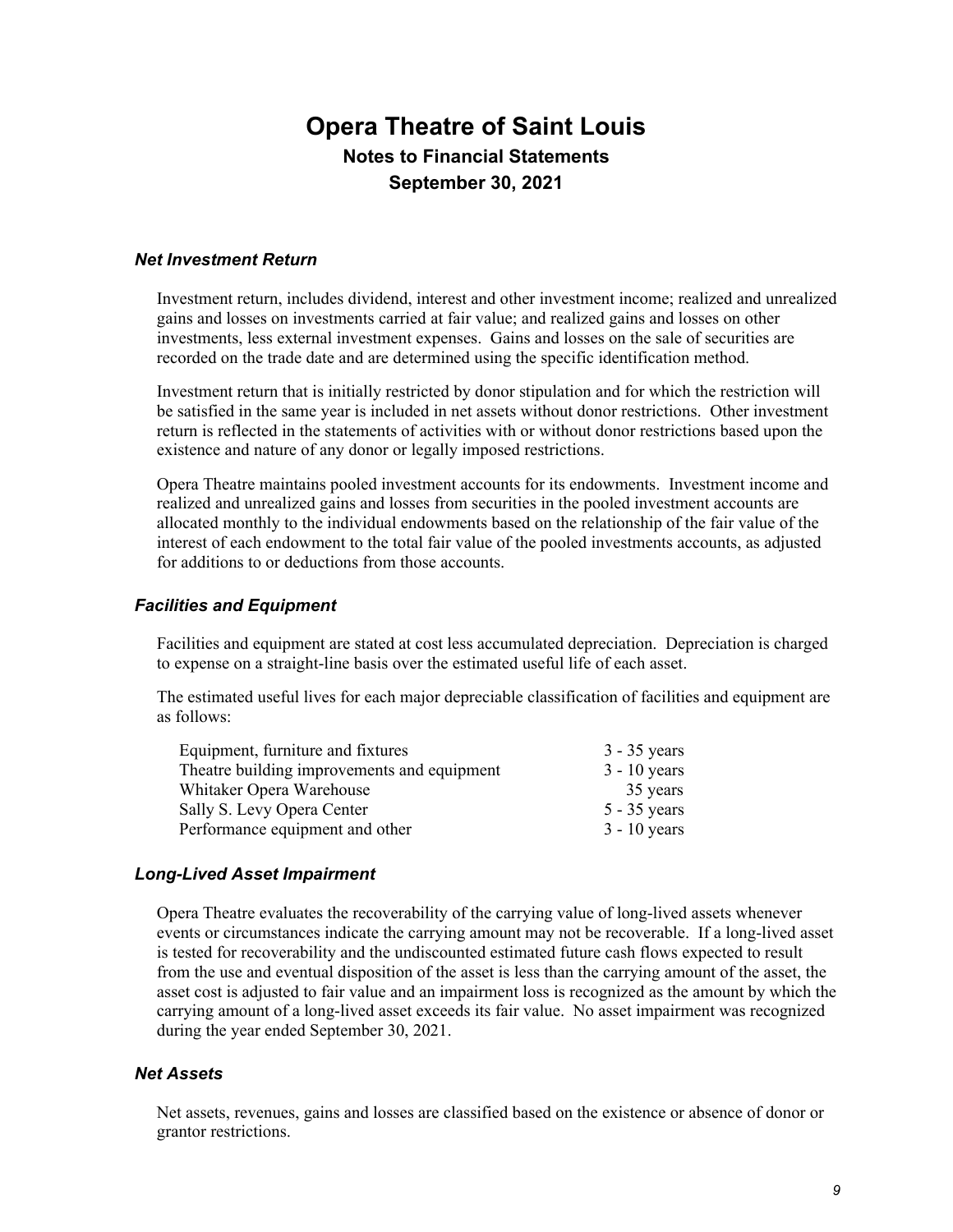Net assets without donor restrictions are available for use in general operations and not subject to donor or certain grantor restrictions. The governing board has designated from net assets without donor or certain grantor restrictions net assets for general operations and board-designated endowment.

Net assets with donor restrictions are subject to donor or certain grantor restrictions. Some restrictions are temporary in nature, such as those that will be met by the passage of time or other events specified by the donor. Other restrictions are perpetual in nature, where the donor or grantor stipulates that resources be maintained in perpetuity. Changes in donor restriction represent requests from donors to modify the purpose of a gift received or promise to give subsequent from the time the original gift or promise was made and recorded within the statement of activities.

#### *Contributions and Bequests*

Contributions are provided to Opera Theatre either with or without restrictions placed on the gift by the donor. Revenues and net assets are separately reported to reflect the nature of those gifts – with or without donor restrictions. The value recorded for each contribution is recognized as follows:

| Nature of the Gift                                                                                      | <b>Value Recognized</b>                                                                                                       |
|---------------------------------------------------------------------------------------------------------|-------------------------------------------------------------------------------------------------------------------------------|
| Conditional gifts, with or without restriction                                                          |                                                                                                                               |
| Gifts that depend on Opera Theatre<br>overcoming a donor imposed barrier to be<br>entitled to the funds | Not recognized until the gift becomes<br>unconditional, i.e., the donor imposed barrier<br>is met                             |
| Unconditional gifts including bequests in liquidation, with or without restriction                      |                                                                                                                               |
| Received at date of gift – cash and other<br>assets                                                     | Fair value                                                                                                                    |
| Received at date of gift – facilities,<br>equipment, and long-lived assets                              | Estimated fair value                                                                                                          |
| Expected to be collected within one year                                                                | Net realizable value                                                                                                          |
| Collected in future years                                                                               | Initially reported at fair value determined<br>using the discounted present value of<br>estimated future cash flows technique |

In addition to the amount initially recognized, revenue for unconditional gifts to be collected in future years is also recognized each year as the present-value discount is amortized using the levelyield method. Bequests still pending liquidation have a 5 percent reserve on the estimates provided by third parties.

When a donor stipulated time restriction ends or purpose restriction is accomplished, net assets with donor restrictions are reclassified to net assets without donor restrictions and reported in the statements of activities as net assets released from restrictions. Absent explicit donor stipulations for the period of time that long-lived assets must be held, expirations of restrictions for gifts of land, buildings, equipment, and other long-lived assets are reported when those assets are placed in service.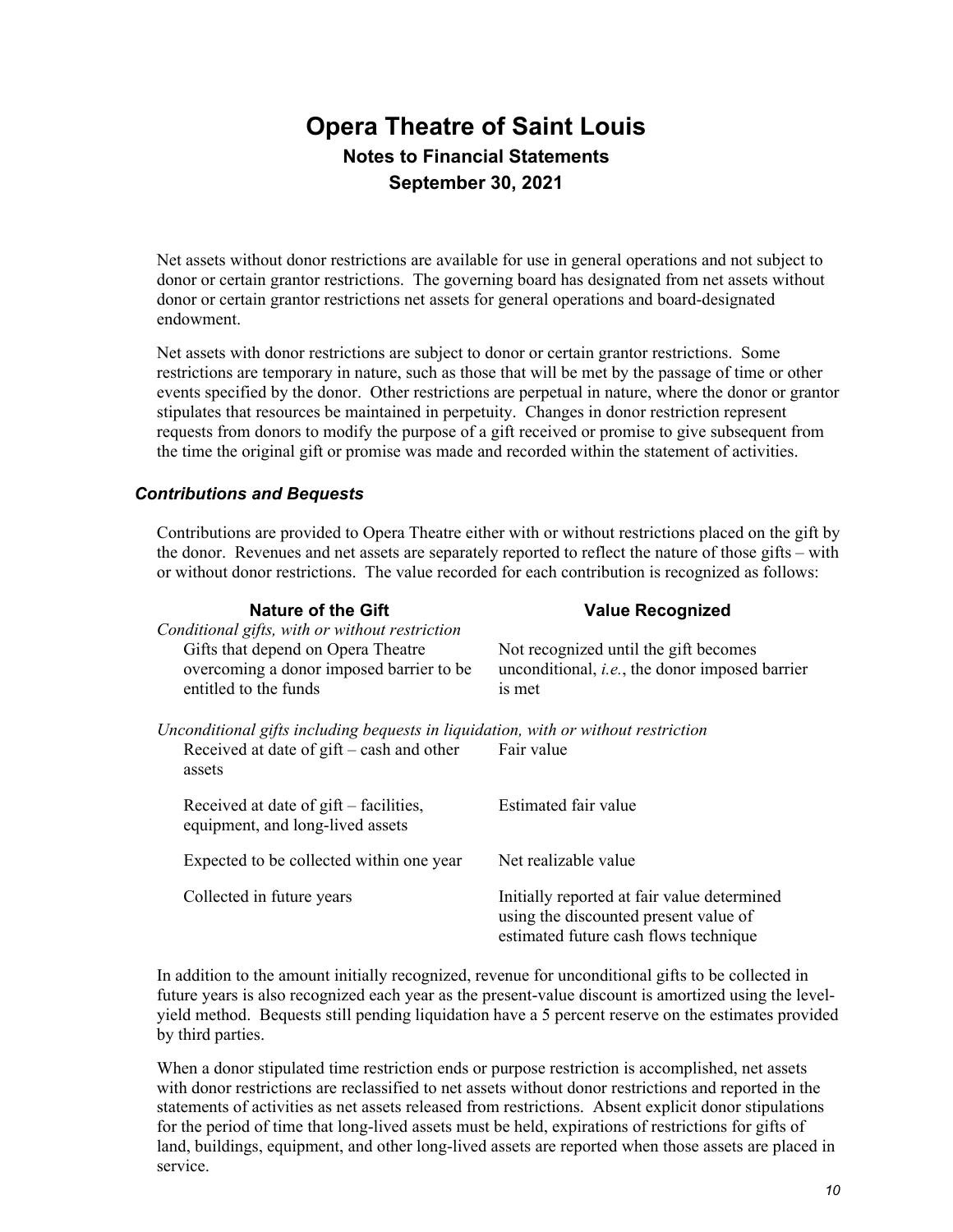Gifts and investment income having donor stipulations which are satisfied in the period the gift is received are recorded as revenue and net assets without donor restrictions.

Conditional contributions having donor stipulations which are satisfied in the period the gift is received are recorded as revenue and net assets without donor restrictions.

#### *Working Capital Reserve*

Opera Theatre maintains a donor restricted working capital reserve account. According to the terms of the gift agreement, \$1,640,034 is to be used as an internal working capital line of credit. Opera Theatre has the right to transfer the annual earnings derived from the reserve into endowment. Any borrowings from the reserve's corpus must be repaid fully in cash and the reserve must be fully funded for at least 30 consecutive days at some point during every fiscal year. There were no borrowings from the working capital reserve as of September 30, 2021.

#### *Contributed Services*

Contributions of services are recognized as revenue at their estimated fair value only when the services received create or enhance nonfinancial assets or require specialized skills possessed by the individuals providing the service and the service would typically need to be purchased if not donated.

In addition, a number of volunteers have contributed time to Opera Theatre. However, such donated services have not been recorded in the financial statements as they do not meet the requirements for recognition.

#### *In-Kind Contributions*

In addition to receiving cash contributions, Opera Theatre receives in-kind contributions of rental space and other items from various donors. It is the policy of Opera Theatre to record the estimated fair value of certain in-kind donations as an expense in its financial statements and similarly increase contribution revenue by a like amount. For the year ended September 30, 2021, no in-kind contributions were received.

#### *Deferred Revenue*

Revenue from future period performance admissions is deferred and recognized over the periods to which the admissions relate. Deferred revenue is comprised of ticket sales, program ads, benefit events, or production rentals for which services or events have not yet been performed. These unearned revenues are deferred and recognized as events or services are performed or costs are incurred.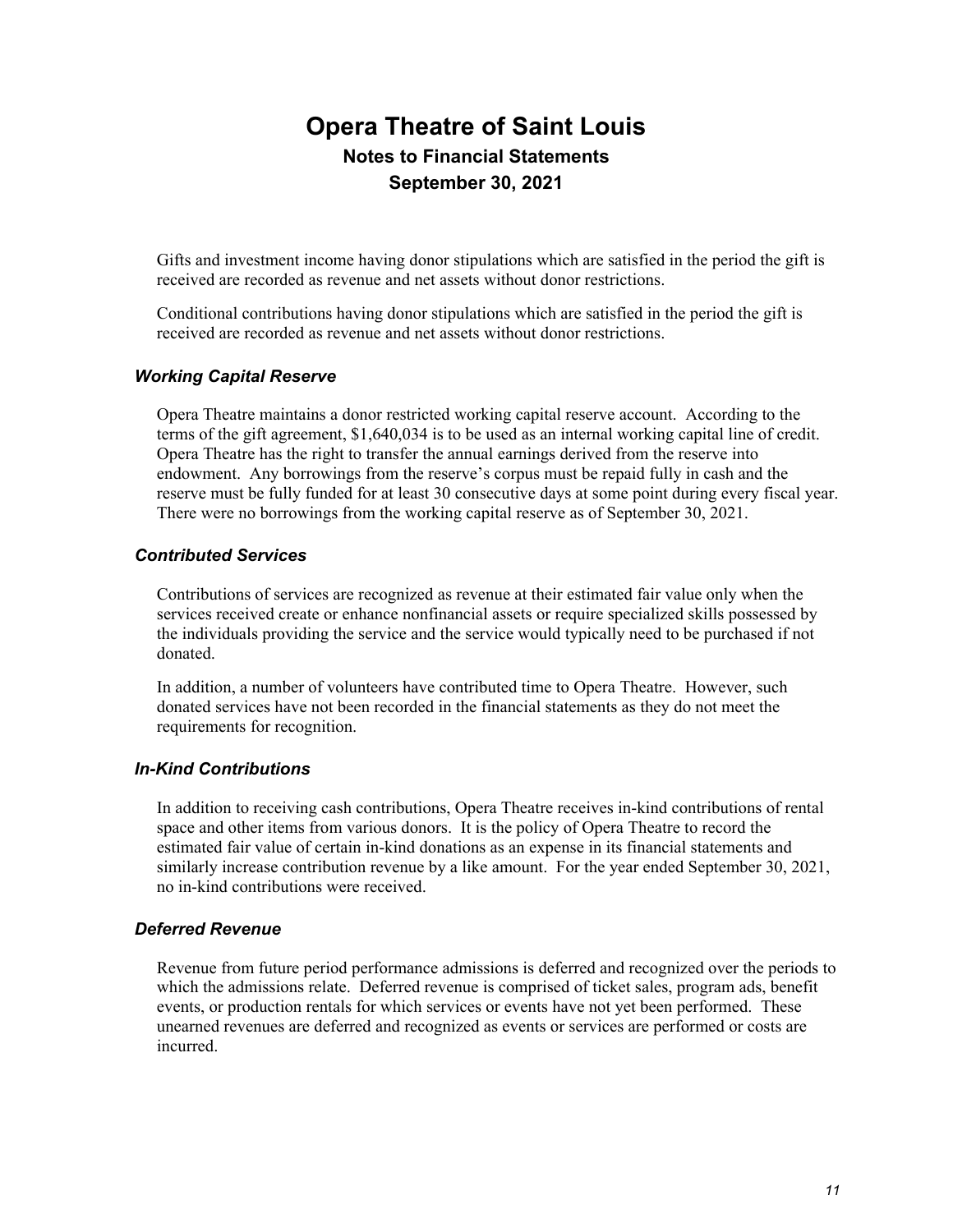#### *Pandemic*

As a result of the spread of the SARS-CoV-2 virus and the incident of COVID-19, the state of Missouri continues to take measures to slow the spread of the virus. Furthermore, Opera Theatre has taken unprecedented action to protect the health and safety of performers, employees, and patrons. As of September 30, 2021, the 2022 opera season has been announced and expected to take place. However, given the uncertainty in the epidemiological and economic outlook, the duration and ultimate financial effects cannot be reasonably estimated at this time.

#### *Paycheck Protection Program (PPP) Loan*

Opera Theatre received a PPP loan established by the *Coronavirus Aid, Relief and Economic Security Act* ("CARES Act") on April 20, 2020, in the amount of \$362,400 (First Draw). On March 26, 2021, Opera Theatre received a second PPP loan for \$513,290 (Second Draw). Opera Theatre has elected to account for the funding as loans in accordance with ASC Topic 470, *Debt*. Any forgiveness of the loans will be recognized as a gain in the financial statements in the period the debt is legally released. Opera Theatre received formal approval of forgiveness from the Small Business Association effective March 2, 2021, for the First Draw loan and effective August 13, 2021, for the Second Draw Loan. As such, a gain on PPP loan forgiveness was recognized on the statement of activities for the year ended September 30, 2021.

PPP loans are subject to audit and acceptance by the U.S. Department of Treasury, Small Business Administration, or lender; as a result of such audit, adjustments could be required to any gain recognized.

#### *Employee Retention Credit (ERC) Program*

On December 27, 2020, President Trump signed into law the *Consolidated Appropriations Act*, which amended rules for the ERC originally created under the CARES Act to encourage companies to retain employees during the pandemic. In addition, on March 11, 2021, President Biden signed into law the *American Rescue Plan Act* (ARPA), which extended the ERC through September 30, 2021. During 2021, Opera Theatre evaluated its eligibility for this credit and recognized \$468,316 of employee retention payroll tax credits which remained outstanding as of September 30, 2021. The amount is recorded as an other receivable on the statement of financial position and included with other non-operating revenue on the statement of activities.

#### *Income Taxes*

Opera Theatre is exempt from income taxes under Section 501 of the Internal Revenue Code and a similar provision of state law. However, Opera Theatre is subject to federal income tax on any unrelated business taxable income. Opera Theatre files returns in the U.S. federal jurisdiction.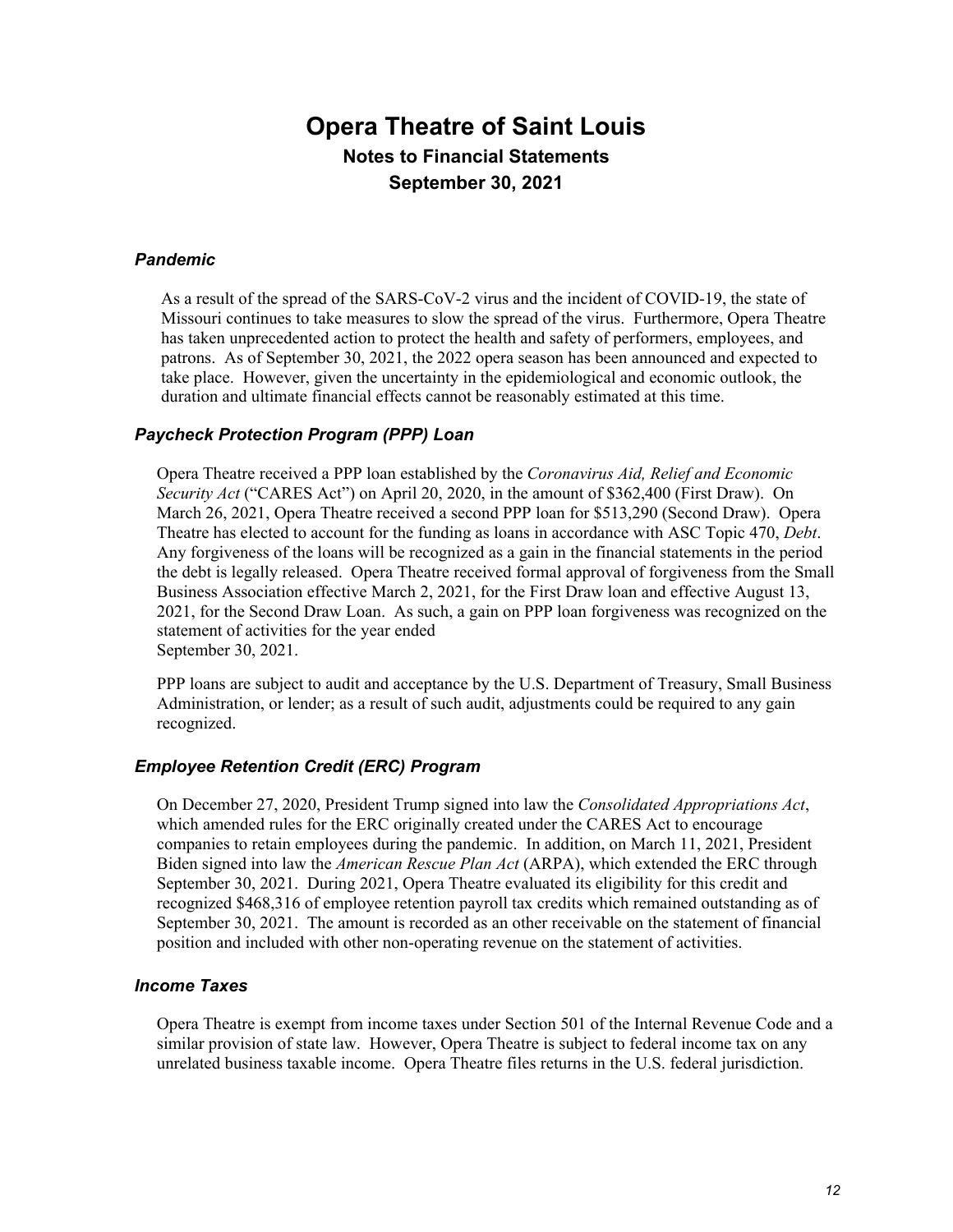#### *Functional Allocation of Expenses*

The costs of supporting the various programs and other activities have been summarized on a functional basis in the statement of activities. The statement of functional expenses presents the natural classification detail of expenses by function. Certain costs have been allocated among the program, general and administrative and fundraising categories based on time and expense studies and other methods.

#### *Subsequent Events*

Subsequent events have been evaluated through January 28, 2022, which is the date the financial statements were available to be issued.

## **Note 2: Changes in Accounting Principle**

#### *Leases*

In February 2016, the FASB issued ASU 2016-02, *Leases* (Topic 842). This ASU requires lessees to recognize a lease liability and a right-of-use (ROU) asset on a discounted basis, for substantially all leases, as well as additional disclosures regarding leasing arrangements. Disclosures are required to enable users of financial statements to assess the amount, timing, and uncertainty of cash flows arising from leases. In July 2018, the FASB issued ASU 2018-11, *Leases* (Topic 842): *Targeted Improvements*, which provides an optional transition method of applying the new lease standard. Topic 842 can be applied using either a modified retrospective approach at the beginning of the earliest period presented, or as permitted by ASU 2018-11, at the beginning of the period in which it is adopted, *i.e.*, the comparatives under ASC 840 option.

Opera Theatre adopted Topic 842 on October 1, 2020 (the effective date), using the comparatives under ASC 840 transition method, which applies Topic 842 at the beginning of the period in which it is adopted. Prior period amounts have not been adjusted in connection with the adoption of this standard. Opera Theatre elected the package of practical expedients under the new standard, which permits entities to not reassess lease classification, lease identification, or initial direct costs for existing or expired leases prior to the effective date. Opera Theatre elected the practical expedient to account for nonlease components and the lease components to which they relate as a single lease component for all. Also, Opera Theatre elected to keep short-term leases with an initial term of 12 months or less off the statement of financial position. Opera Theatre did not elect the hindsight practical expedient in determining the lease classification for existing leases as of October 1, 2020.

The most significant impact of adoption was the recognition of operating lease ROU assets and operating lease liabilities of \$672,377 and \$760,055, respectively. No finance leases existed as of the adoption date. As part of adopting the standard, previously recognized liabilities for deferred rent and lease incentives were reclassified as a component of the ROU assets. The standard did not significantly affect the statements of activities or cash flows.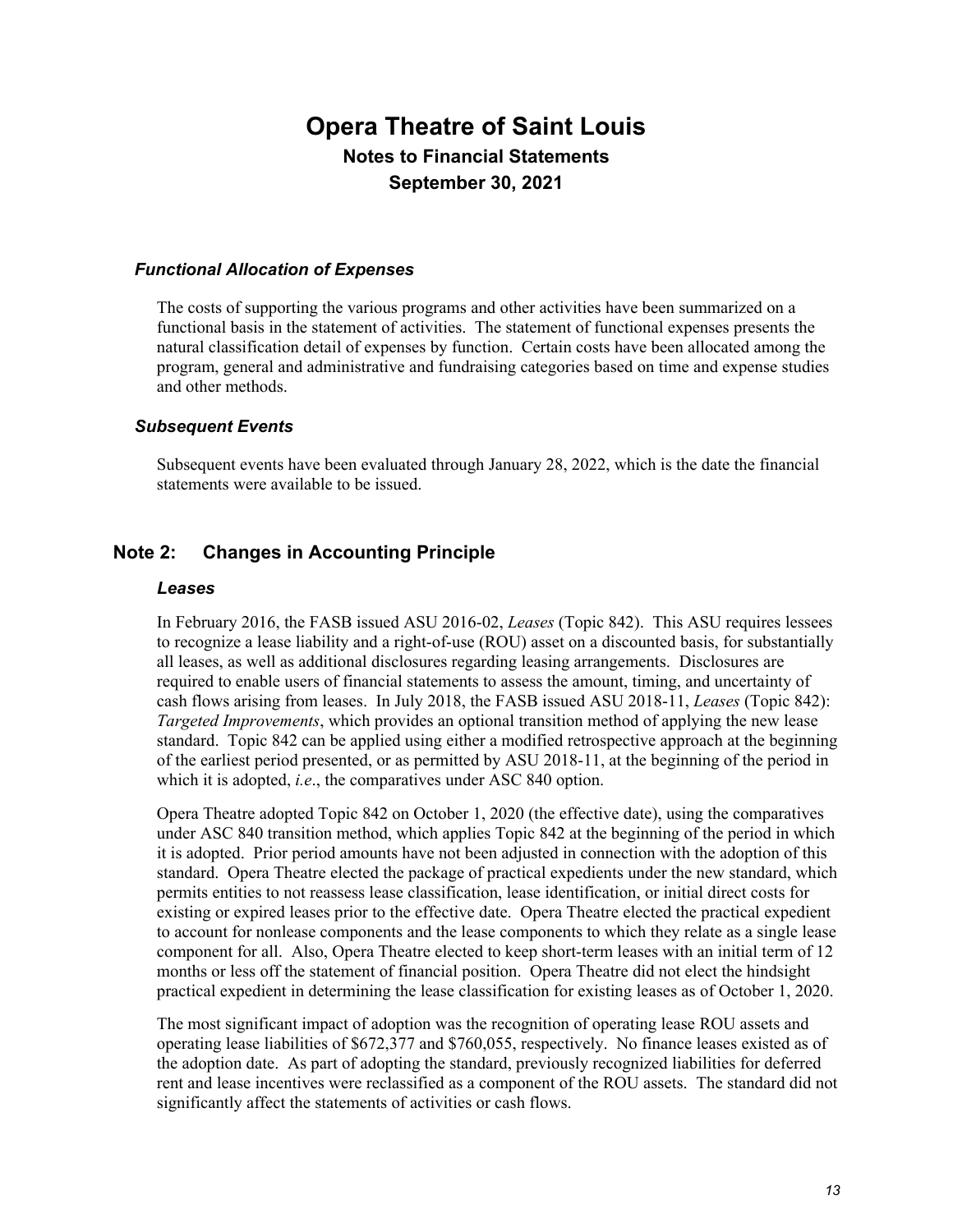### **Note 3: Disclosures About Fair Value of Assets**

Fair value is the price that would be received to sell an asset in an orderly transaction between market participants at the measurement date. Fair value measurements must maximize the use of observable inputs and minimize the use of unobservable inputs. There is a hierarchy of three levels of inputs that may be used to measure fair value:

- **Level 1** Quoted prices in active markets for identical assets
- Level 2 Observable inputs other than Level 1 prices, such as quoted prices for similar assets; quoted prices in active markets that are not active; or other inputs that are observable or can be corroborated by observable market data for substantially the full term of the assets
- Level 3 Unobservable inputs supported by little or no market activity and are significant to the fair value of the assets

#### *Recurring Measurements*

The following table presents the fair value measurements of assets recognized in the accompanying statement of financial position measured at fair value on a recurring basis and the level within the fair value hierarchy in which the fair value measurements fall at September 30, 2021:

|                                            |     |              | <b>Fair Value Measurements Using</b> |                                                                                                           |    |                                                                  |                                                                         |  |  |  |  |
|--------------------------------------------|-----|--------------|--------------------------------------|-----------------------------------------------------------------------------------------------------------|----|------------------------------------------------------------------|-------------------------------------------------------------------------|--|--|--|--|
|                                            |     | <b>Total</b> |                                      | <b>Quoted Prices</b><br>in Active<br><b>Markets for</b><br><b>Identical</b><br><b>Assets</b><br>(Level 1) |    | Significant<br>Other<br>Observable<br><b>Inputs</b><br>(Level 2) | <b>Significant</b><br><b>Unobservable</b><br><b>Inputs</b><br>(Level 3) |  |  |  |  |
| Money market                               | \$. | 1,496,577    | \$                                   | 1,496,577                                                                                                 | \$ |                                                                  | \$                                                                      |  |  |  |  |
| Mutual funds                               |     |              |                                      |                                                                                                           |    |                                                                  |                                                                         |  |  |  |  |
| Large cap                                  |     | 32,637,663   |                                      | 32,637,663                                                                                                |    |                                                                  |                                                                         |  |  |  |  |
| Mid/small cap                              |     | 5,148,342    |                                      | 5,148,342                                                                                                 |    |                                                                  |                                                                         |  |  |  |  |
| International                              |     | 25,218,277   |                                      | 25,218,277                                                                                                |    |                                                                  |                                                                         |  |  |  |  |
| Fixed income                               |     | 108,296      |                                      | 108,296                                                                                                   |    |                                                                  |                                                                         |  |  |  |  |
| Government obligations                     |     |              |                                      |                                                                                                           |    |                                                                  |                                                                         |  |  |  |  |
| U.S. Treasury securities                   |     | 12,500,636   |                                      | 12,500,636                                                                                                |    |                                                                  |                                                                         |  |  |  |  |
| Agency securities                          |     | 2,285,972    |                                      | 2,285,972                                                                                                 |    |                                                                  |                                                                         |  |  |  |  |
| Municipal securities                       |     | 3,341,736    |                                      |                                                                                                           |    | 3, 341, 736                                                      |                                                                         |  |  |  |  |
| Corporate debt securities                  |     | 5,560,543    |                                      |                                                                                                           |    | 5,560,543                                                        |                                                                         |  |  |  |  |
| Certificates of deposit                    |     | 9,361,420    |                                      |                                                                                                           |    | 9,361,420                                                        |                                                                         |  |  |  |  |
| Total investments held at fair value       |     | 97,659,462   | \$                                   | 79,395,763                                                                                                | \$ | 18,263,699                                                       | \$                                                                      |  |  |  |  |
| Investment not held at fair value          |     |              |                                      |                                                                                                           |    |                                                                  |                                                                         |  |  |  |  |
| Net cash surrender value of life insurance |     | 244,829      |                                      |                                                                                                           |    |                                                                  |                                                                         |  |  |  |  |
| Total investments                          |     | 97,904,291   |                                      |                                                                                                           |    |                                                                  |                                                                         |  |  |  |  |
| Beneficial interest in lead trust          | S   | 445,318      | \$                                   |                                                                                                           | \$ | 445,318                                                          | \$                                                                      |  |  |  |  |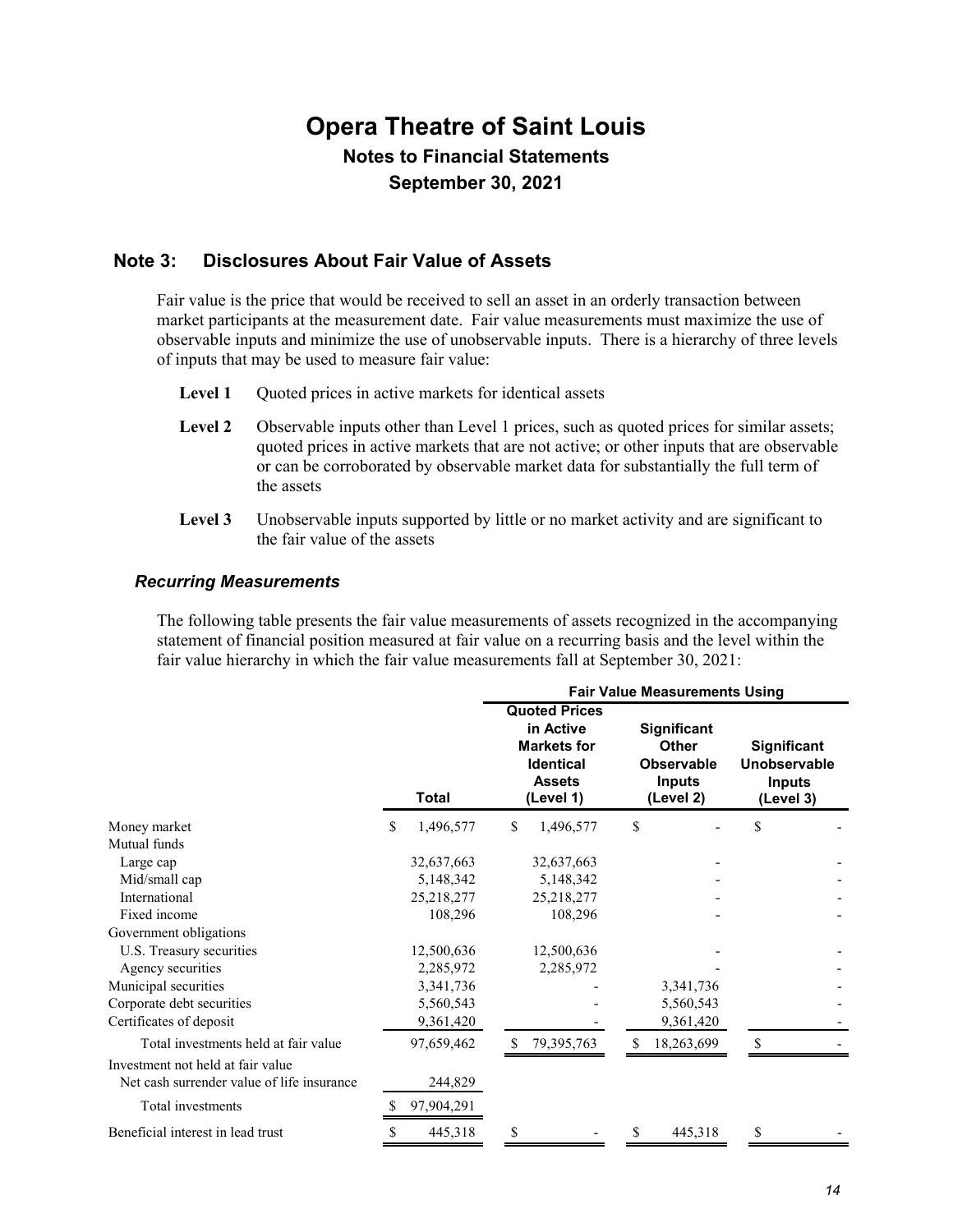Following is a description of the valuation methodologies and inputs used for assets measured at fair value on a recurring basis and recognized in the accompanying statement of financial position, as well as the general classification of such instruments pursuant to the valuation hierarchy. There have been no significant changes in valuation techniques during the year ended September 30, 2021.

#### *Investments*

Where quoted market prices are available in an active market, investments are classified within Level 1 of the valuation hierarchy. If quoted market prices are not available, then fair values are estimated by using quoted prices of investments with similar characteristics or independent asset pricing services and pricing models, the inputs of which are market-based or independently sourced market parameters, including, but not limited to, yield curves, interest rates, volatilities, prepayments, defaults, cumulative loss projections and cash flows. Such investments are classified in Level 2 of the valuation hierarchy. In certain cases where Level 1 or Level 2 inputs are not available, investments are classified within Level 3 of the hierarchy. There were no Level 3 investments as of September 30, 2021.

#### *Beneficial Interest in Trust*

Fair value is estimated using a forward-looking interest rate and discounted cash flows that can be corroborated by observable market data and, therefore, is classified within Level 2 of the valuation hierarchy.

### **Note 4: Contributions Receivable**

Contributions receivable at September 30, 2021, consisted of the following:

|                                                                           | <b>Without Donor</b><br><b>Restrictions</b> |         |    | <b>With Donor</b><br><b>Restrictions</b> |   | Total                  |
|---------------------------------------------------------------------------|---------------------------------------------|---------|----|------------------------------------------|---|------------------------|
| Due within one year<br>Due in one to five years                           | \$                                          | 619,051 | \$ | 712,433<br>1,430,000                     | S | 1,331,484<br>1,430,000 |
|                                                                           | S                                           | 619.051 | S  | 2,142,433                                |   | 2,761,484              |
| Less<br>Allowance for uncollectible contributions<br>Unamortized discount |                                             |         |    |                                          |   | (97,903)<br>(26, 382)  |
|                                                                           |                                             |         |    |                                          |   | 2,637,199              |

The discount rate was 0.53 percent for pledges due in one to five years for 2021.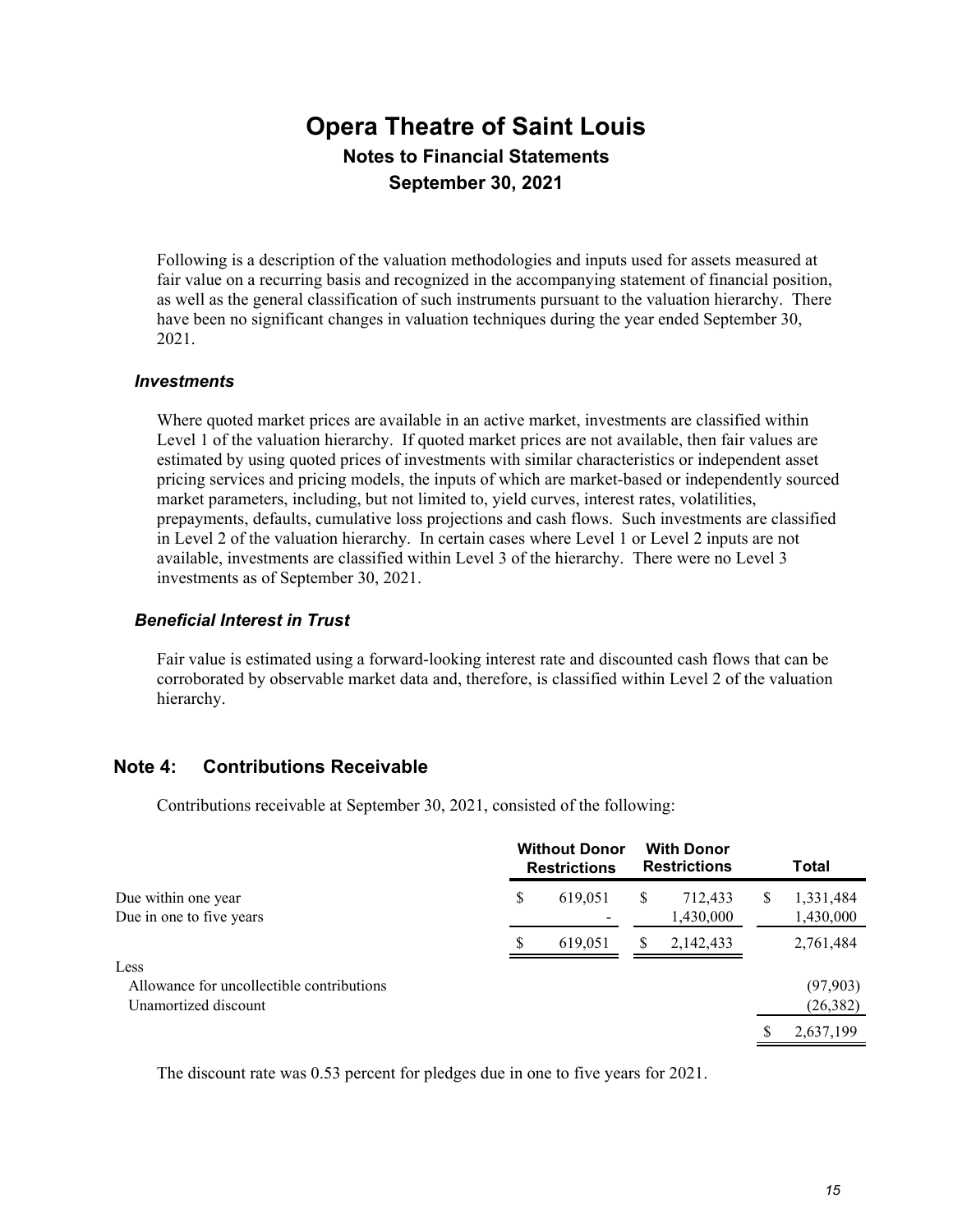### **Note 5: Conditional Contributions**

Opera Theatre has received notification of a bequest during 2020, that is currently being contested. As ultimate outcome is unknown, the bequest is considered conditional and is not recognized in the 2021 financial statements.

### **Note 6: Facilities and Equipment**

Facilities and equipment at September 30, 2021, consists of:

| Equipment, furniture and fixtures           | 754,134   |
|---------------------------------------------|-----------|
| Theatre building improvements and equipment | 967,220   |
| Whitaker Opera Warehouse                    | 796,687   |
| Sally S. Levy Opera Center                  | 4,898,668 |
| Performance equipment and other             | 340,739   |
|                                             | 7,757,448 |
| Less accumulated depreciation               | 4,073,015 |
|                                             | 3,684,433 |

## **Note 7: Beneficial Interest in Lead Trust**

Opera Theatre is an annuitant under a charitable lead trust administered by an outside party. Under the terms of the trust, Opera Theatre has the irrevocable right to receive a fixed amount quarterly through March 2029. The estimated value of the expected future cash flows is \$445,318 as of September 30, 2021, of which \$62,020 is expected within the next year.

## **Note 8: Annuities Payable**

Opera Theatre has been the recipient of several gift annuities which require future payments to the donor or their named beneficiaries. The assets received from the donor are recorded at fair value and are included in investments on the statement of financial position. Opera Theatre has recorded a liability at September 30, 2021, of \$27,876 which represents the present value of the future annuity obligations. The liability has been determined using rates of return of 5.2 percent to 7.3 percent and applicable mortality tables.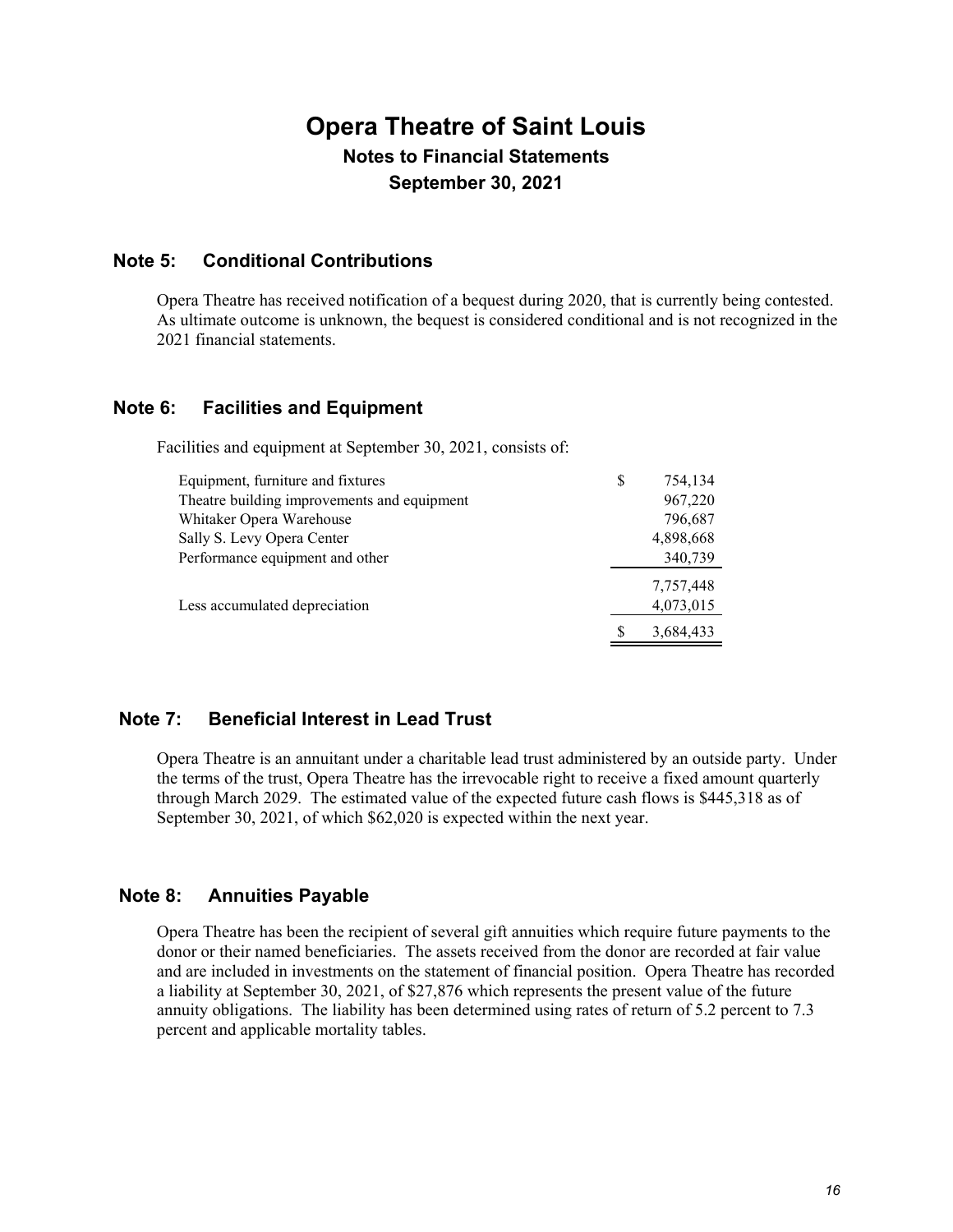### **Note 9: Line of Credit**

Opera Theatre has a \$2,000,000 revolving bank line of credit that expires in March 2022. At September 30, 2021, there were no borrowings against this line. The line is collateralized by the Opera Theatre's investments. Interest varies with the Prime Rate and is payable monthly.

As of September 30, 2021, \$3,335,542 of total cash and investments was pledged as collateral against Opera Theatre's line of credit agreement.

### **Note 10: Net Assets**

#### *Net Assets with Donor Restrictions*

Net assets with donor restrictions at September 30, 2021, are restricted for the following purposes or periods:

| Purpose restricted                               |                  |
|--------------------------------------------------|------------------|
| Professional development                         | \$<br>2,916,976  |
| Education/Outreach                               | 519,712          |
| Master Artists/Artisans                          | 1,444,130        |
| Purchases of equipment and operations of the     |                  |
| Sally S. Levy Opera Center                       | 2,810,838        |
| <b>Subsequent Productions</b>                    | 588,504          |
| Main Season Performance/Production               | 1,315,369        |
| General Operations (Endowment)                   | 11,959,088       |
| For periods after September 30, 2021             | 721,313          |
| Investment in perpetuity, the income of which is |                  |
| expendable to support the following programs:    |                  |
| Professional Development                         | 8,633,419        |
| Education/Outreach                               | 1,588,591        |
| Master Artists/Artisans                          | 809,281          |
| Commissions/Second Productions                   | 3,074,656        |
| Working Capital Reserve                          | 1,640,034        |
| Any activity of the Opera Theatre                | 61,017,515       |
|                                                  | \$<br>99,039,426 |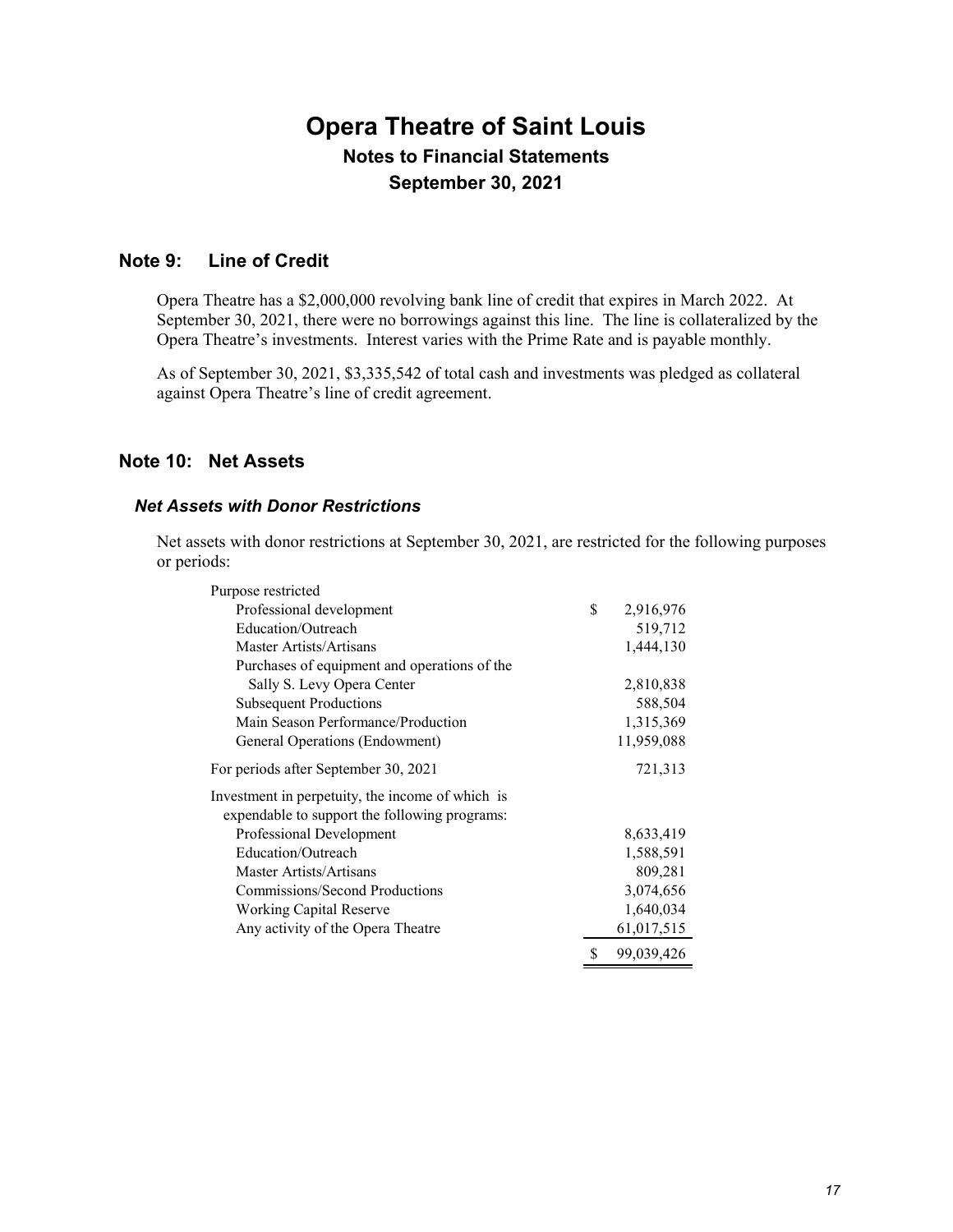#### *Net Assets Without Donor Restrictions*

Net assets without donor restrictions at September 30, 2021, have been designated for the following purposes:

| Undesignated                                        | 4,243,743  |
|-----------------------------------------------------|------------|
| Designated by Board for general operations, capital |            |
| and other                                           | 1,316,512  |
| Designated by Board for endowment                   | 5,125,123  |
|                                                     | 10,685,378 |

### *Net Assets Released From Restrictions*

Net assets were released from donor restrictions by incurring expenses satisfying the restricted purposes or by occurrence of other events specified by donors.

| Purpose restrictions accomplished    |   |           |
|--------------------------------------|---|-----------|
| Education/Outreach                   | S | 160,886   |
| Professional development             |   | 354,290   |
| Purchases of equipment/operations of |   |           |
| Sally S. Levy Center                 |   | 102,168   |
| Main season performance              |   | 227,179   |
| Master Artist/Artisans               |   | 71,948    |
| Commissions/Second productions       |   | 79,268    |
| Any activity of the Opera Theatre    |   | 2,237,814 |
|                                      |   | 3,233,553 |
| Time restrictions expired            |   | 255,753   |
|                                      |   | 3,489,306 |

## **Note 11: Endowment**

Opera Theatre's governing body is subject to the State of Missouri Prudent Management of Institutional Funds Act (UPMIFA). As a result, Opera Theatre classifies amounts in its donorrestricted endowment funds as net assets with donor restrictions because those net assets are time restricted until the governing body appropriates such amounts for expenditures. Most of those net assets also are subject to purpose restrictions that must be met before being reclassified as net assets without donor restrictions.

Additionally, in accordance with UPMIFA, Opera Theatre considers the following factors in making a determination to appropriate or accumulate donor-restricted endowment funds:

- 1. Duration and preservation of the fund
- 2. Purposes of Opera Theatre and the fund
- 3. General economic conditions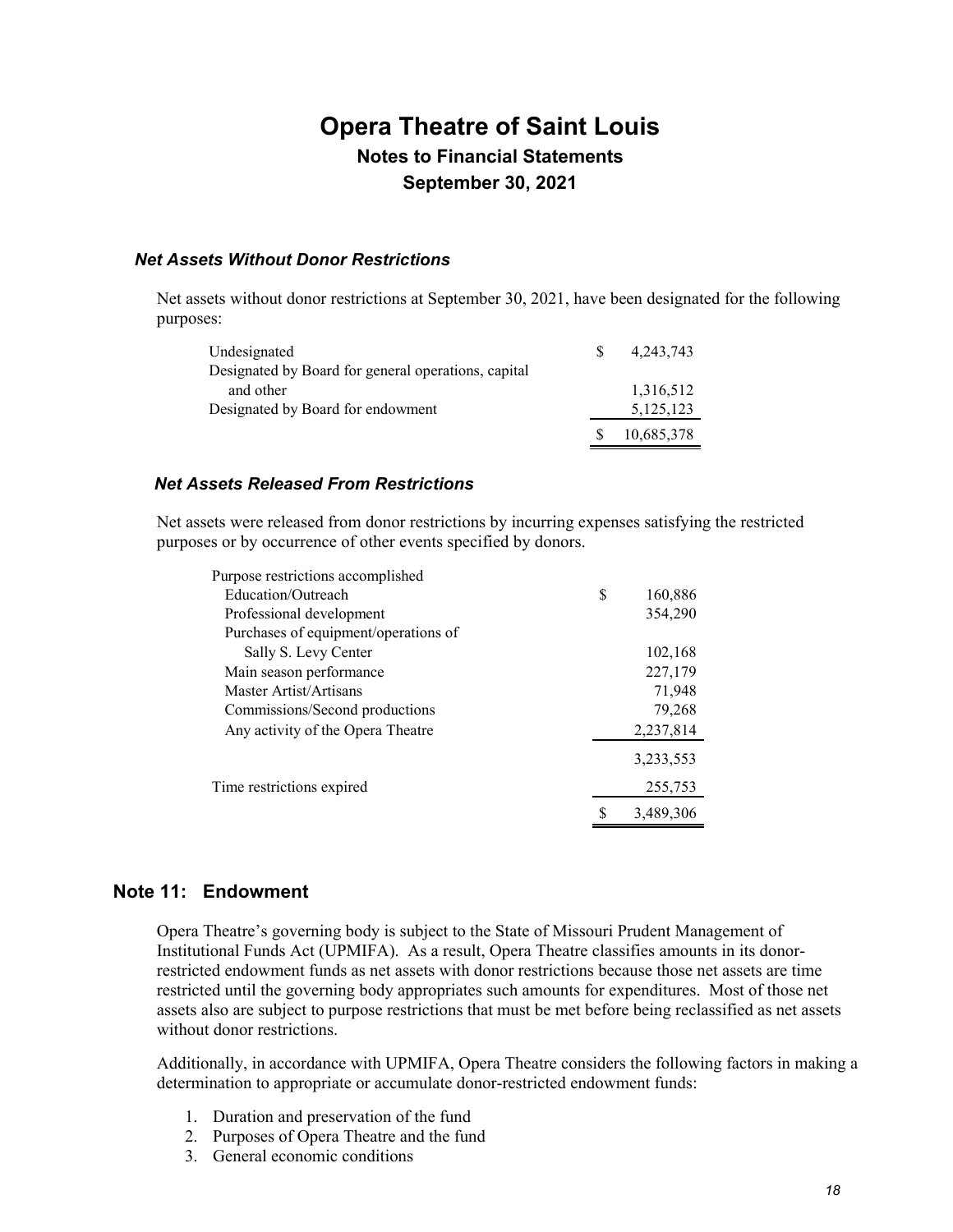- 4. Possible effect of inflation and deflation
- 5. Expected total return from investment income and appreciation or depreciation of investments
- 6. Other resources of Opera Theatre
- 7. Investment policies of Opera Theatre

Opera Theatre's endowment consists of approximately 15 individual funds established for a variety of purposes. The endowment includes both donor-restricted endowment funds and funds designated by the governing body to function as endowments (board-designated endowment funds). As required by accounting principles generally accepted in the United States of America (GAAP), net assets associated with endowment funds, including board-designated endowment funds, are classified and reported based on the existence or absence of donor-imposed restrictions.

The composition of net assets by type of endowment fund at September 30, 2021, was:

|                                                                                                                                                           |   | <b>Without</b><br>Donor<br><b>Restrictions</b> |   | <b>With Donor</b><br><b>Restrictions</b> |   | Total                    |
|-----------------------------------------------------------------------------------------------------------------------------------------------------------|---|------------------------------------------------|---|------------------------------------------|---|--------------------------|
| Board-designated endowment funds<br>Donor-restricted endowment funds<br>Original donor-restricted gift amount and<br>amounts required to be maintained in | S | 5,125,123                                      | S |                                          | S | 5,125,123                |
| perpetuity by donor<br>Accumulated investment gains                                                                                                       |   |                                                |   | 72,129,219<br>19,154,408                 |   | 72,129,219<br>19,154,408 |
| Total endowment funds                                                                                                                                     |   | 5,125,123                                      |   | 91,283,627                               |   | 96,408,750               |

Change in endowment net assets for the year ended September 30, 2021, was:

|                                                      |    | <b>Without</b><br>Donor<br><b>Restrictions</b> |   | <b>With Donor</b><br><b>Restrictions</b> |   | Total                 |  |
|------------------------------------------------------|----|------------------------------------------------|---|------------------------------------------|---|-----------------------|--|
| Endowment net assets, beginning of year              | \$ | 4,698,402                                      | S | 71,656,668                               | S | 76,355,070            |  |
| Investment return, net                               |    | (20, 125)                                      |   | 16,496,679                               |   | 16,476,554            |  |
| Contributions<br>Other transfers                     |    | 644.756                                        |   | 5,968,978                                |   | 6,613,734             |  |
| Appropriation of endowment assets for<br>expenditure |    | (2,684)<br>(195, 226)                          |   | 57,411<br>(2,896,109)                    |   | 54,727<br>(3,091,335) |  |
| Endowment net assets, end of year                    |    | 5,125,123                                      |   | 91,283,627                               |   | 96,408,750            |  |

### *Investment and Spending Policies*

Opera Theatre has adopted investment and spending policies for endowment assets that attempt to provide a predictable stream of funding to programs and other items supported by its endowment while seeking to maintain the purchasing power of the endowment. Endowment assets include those assets of donor-restricted endowment funds Opera Theatre must hold in perpetuity or for donor-specified periods, as well as those of board-designated endowment funds. The primary investment objective for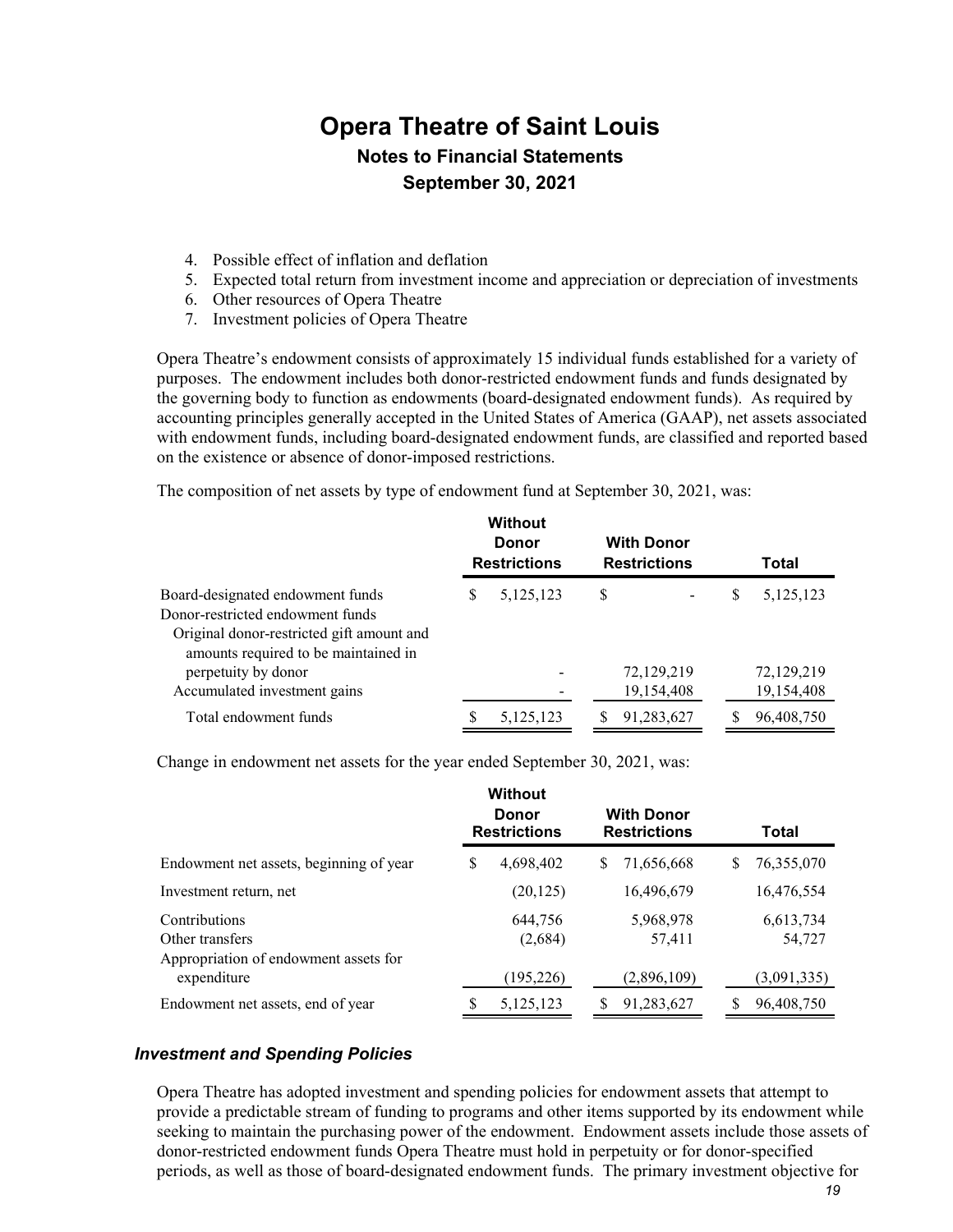these funds is to maximize total return through a diversified investment strategy to achieve a long-term, annualized rate of return that meets or exceeds the Endowment Spending Rate, net of the rate of inflation and net of all fees. Fees include investment management, legal, accounting, administrative, and other expenditures that Opera Theatre deems necessary for good stewardship of the endowment. The endowment is to be invested using a long-term, perpetual time horizon. Under Opera Theatre's policies, endowment assets are invested in a manner that is intended to produce results that exceed a target portfolio composed of 30 percent of the Russell 3000 Index for U.S. Market Equity, 4 percent of the Russell 1000 Value Index for U.S. Large-Cap Value, 5 percent of the Russell 2000 Value Index for U.S. Small-Cap Value. For international equities, 14.5 percent of the MSCI World ex USA Index (net div) for International Market Equity, 5 percent of the MSCI World ex Small Cap Value Index (net div) for International Small Value and 6.5 percent of the MSCI Emerging Markets Index (net div) for Emerging Market Equity. For Fixed Income, 24.5 percent of Barclay's U.S. Agency Bond Index for Nominal Bonds, 10 percent of Barclay's U.S. TIPS Index 1-10 Years for Inflation Protected Bonds and 0.5 percent of ICE BofA U.S. 3-month Treasury Bill Index for cash.

To satisfy its long-term rate of return objectives, Opera Theatre relies on a total return strategy in which investment returns are achieved through both current yield (investment income such as dividends and interest) and capital appreciation (both realized and unrealized). Opera Theatre targets a diversified asset allocation that places a greater emphasis on equity-based investments to achieve its long-term return objectives within prudent risk constraints.

During 2020, Opera Theatre's governance approved a one year spending rate of 4 percent of the August 31, 2020 market value of the endowment investment accounts for fiscal year 2021. In addition, during 2021, Opera Theatre's governance approved a new policy for future years (the spending policy). Beginning in fiscal year 2022, spending from endowed, quasi-endowed and accounts being treated like endowed funds is subject to Opera Theatre's endowment spending rate which will be determined annually by the Board of Directors on the recommendation of the Investment Committee in consultation with the Finance Committee having considered Opera Theatre's budget needs and current capital market conditions. This rate seeks to balance current spending needs with the intent to grow these funds to account for inflation, after all fees to support future, inflation-adjusted spending. Spending may range from 0 percent to 5 percent of the 12-quarter moving average of each investment account subject to the Endowment Spending Rate.

### *Underwater Endowments*

The governing body of Opera Theatre has interpreted UPMIFA as not requiring the maintenance of purchasing power of the original gift amount contributed to an endowment fund, unless a donor stipulates the contrary. As a result of this interpretation, when reviewing its donor-restricted endowment funds, Opera Theatre considers a fund to be underwater if the fair value of the fund is less than the sum of:

- a) the original value of initial and subsequent gift amounts donated to the fund
- b) any accumulations to the fund that are required to be maintained in perpetuity in accordance with the direction of the applicable donor gift instrument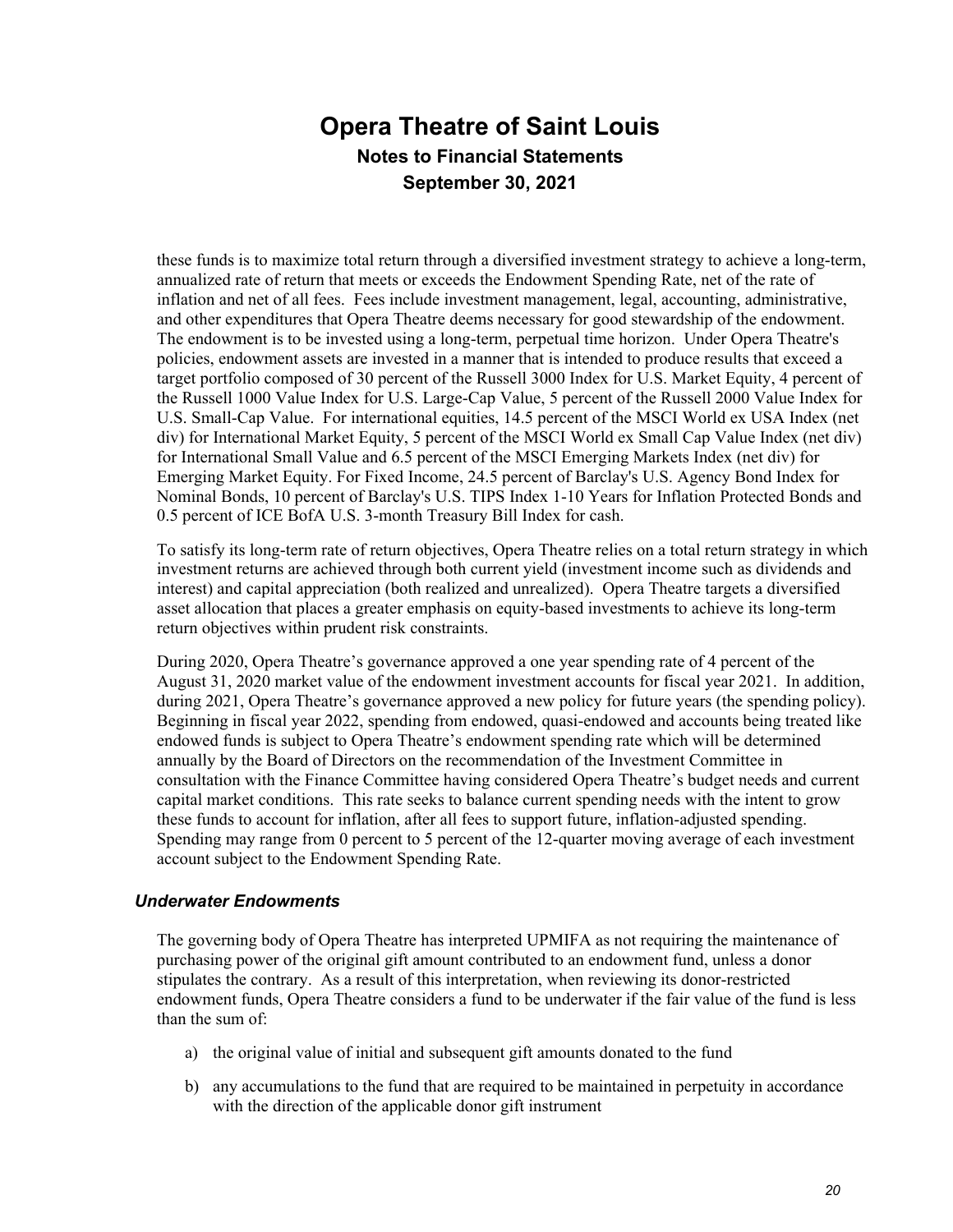Opera Theatre has interpreted UPMIFA to permit spending from underwater funds in accordance with the prudent measures required under the law. There were no donor funds with deficiencies at September 30, 2021.

## **Note 12: Liquidity and Availability**

Financial assets available for general expenditure, that is, without donor or other restrictions limiting their use, within one year of September 30, 2021, comprise the following:

| Total financial assets                                         |   | 106,481,236 |
|----------------------------------------------------------------|---|-------------|
| Donor imposed restrictions                                     |   |             |
| Restricted funds not available for operations in the next year |   | 6,687,638   |
| Endowment                                                      |   | 91,283,627  |
| Total donor imposed restrictions                               |   | 97,971,265  |
| Net financial assets after donor imposed restrictions          |   | 8,509,971   |
| Internal designations                                          |   |             |
| Board designated for general operations                        |   | 1,316,512   |
| Quasi-endowment                                                |   | 5,125,123   |
| Financial assets available to meet cash needs for general      |   |             |
| expenditures within one year                                   | S | 2,068,336   |

Opera Theatre receives significant contributions restricted by donors and considers contributions restricted for programs which are ongoing, major and central to its annual operations to be available to meet cash needs for general expenditures. For the year ended September 30, 2021, contributions with donor restrictions of \$125,600 were included in the donor imposed restricted financial assets above, but expected to be collected and available to meet cash needs for general expenditures within one year.

Opera Theatre's endowment funds consist of donor-restricted endowment and funds designated by the Board as endowment (quasi-endowment). Income from donor-restricted endowment is restricted for specific purposes, with the exception of the amounts available for general use. Donor-restricted endowment funds are not available for general expenditure.

The Board designated endowment is subject to a spending rate approved by governance annually as described in Note 11. Although Opera Theatre does not intend to spend from this Board designated endowment (other than amounts appropriated for general expenditure as part of the Board's annual budget approval and appropriation), these amounts could be made available if necessary.

To help manage unanticipated liquidity needs, Opera Theatre has a line of credit as described in Note 9 in the amount of \$2,000,000, which it could draw upon. In addition, Opera Theatre has a working capital reserve of \$1,640,034 as described in the Notes to the financial statements that is available to be used as an internal working capital line of credit.

Opera Theatre manages its liquid resources by focusing on revenues from performance admissions and fundraising efforts to ensure the entity has adequate revenues and contributions to cover the programs.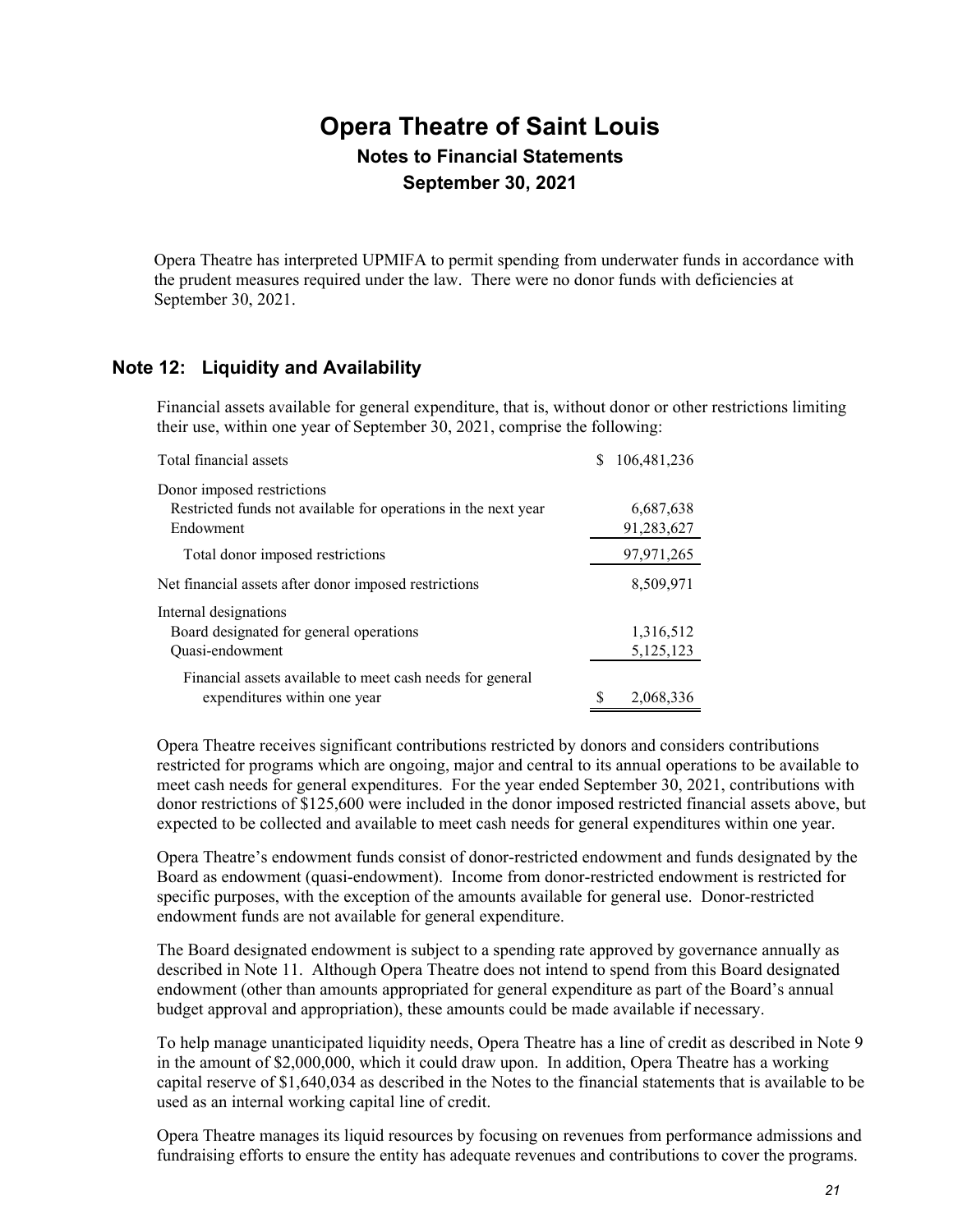## **Notes to Financial Statements September 30, 2021**

### **Note 13: Revenue from Contracts with Customers**

#### *Revenue*

Performance obligations are determined based on the nature of the goods or services provided by Opera Theatre in accordance with the contract. Revenue for performance obligations satisfied over time is recognized ratably over the opera season based on time elapsed. Opera Theatre believes this method provides a faithful depiction of the transfer of services over the term of the performance obligation based on the inputs needed to satisfy the obligation. Revenue for performance obligations satisfied at a point in time is generally recognized when services are provided to customers at a single point in time and Opera Theatre does not believe it is required to provide additional goods or services related to those services.

Opera Theatre has determined that the nature, amount, timing, and uncertainty of revenue and cash flows are affected by customer demand.

#### *Contract Balances*

The following table provides information about Opera Theatre's deferred revenue from contracts with customers:

| Deferred revenue, beginning of year | 13,160  |
|-------------------------------------|---------|
| Deferred revenue, end of year       | 497.948 |

### *Performance Admissions*

Revenue from contracts with customers for performance admissions is reported at the amount that reflects the consideration to which Opera Theatre expects to be entitled in exchange for admission into opera performances. These amounts are due from customers and do not include variable consideration.

Revenue is recognized as performance obligations are satisfied. For single ticket holders, this is at a point in time when the opera performance occurs. For a ticket package including multiple performances, this is recognized over time as respective performances occur.

#### *Benefits*

The portion of the benefits revenues that relates to the commensurate value the donor received in return is recognized when the related events are held and performance obligations are met. The transaction price is determined based on the value of direct benefits provided to donors, which was \$13,257 for the year ended September 30, 2021. All benefits revenue is recognized as of the point in time the event is held and benefits are provided to the donor, which is when the performance obligations are met. The portion of benefits revenue considered to be a contribution is recognized in accordance with Opera Theatre's contribution revenue policies.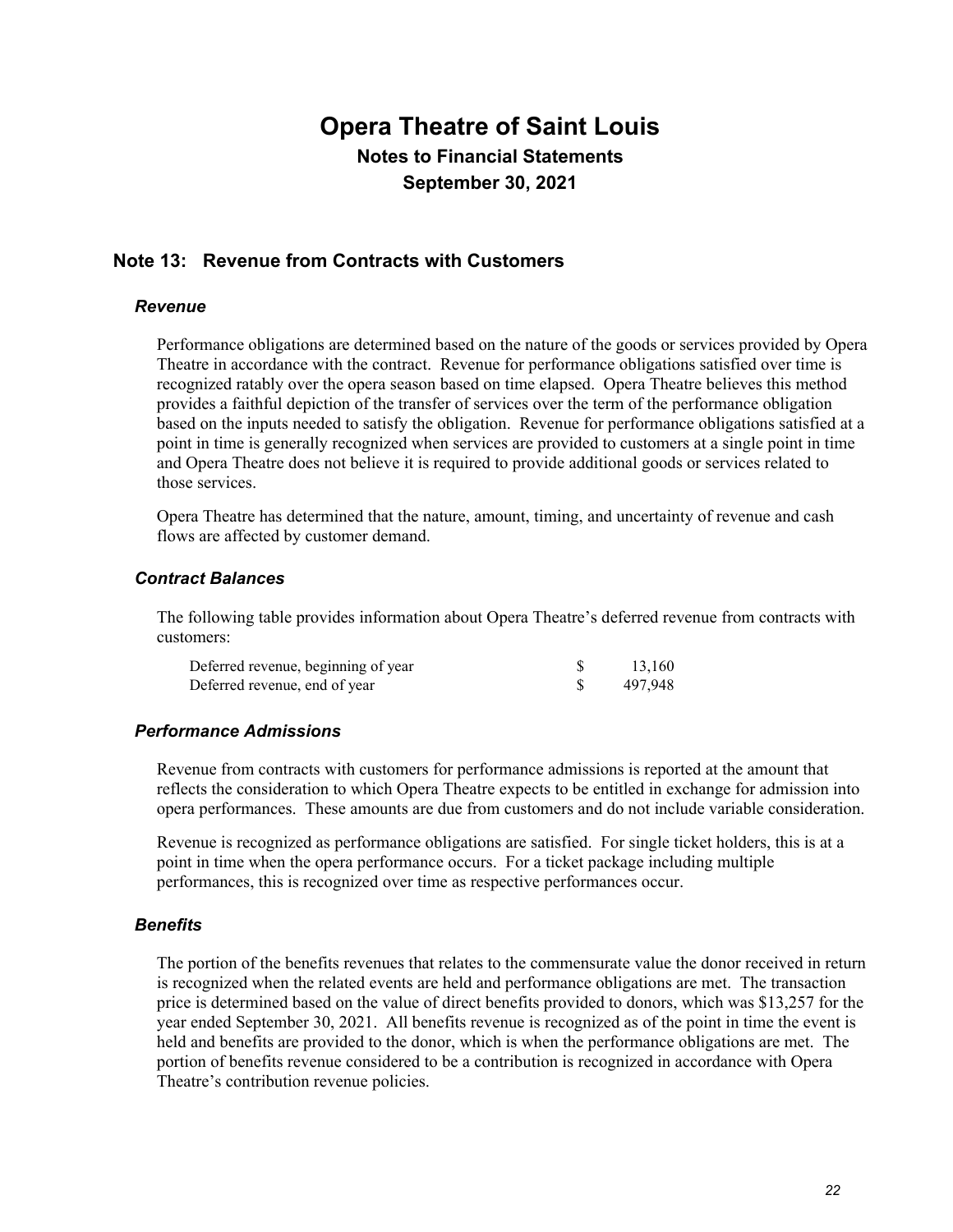### *Program Advertising*

Revenue from contracts with customers for program advertising is reported at the amount that reflects the consideration to which Opera Theatre expects to be entitled in exchange for providing advertisements. These amounts are due from customers and do not include variable consideration.

Revenue is recognized as performance obligations are satisfied, which is at a point in time and typically at the time the related media is published.

#### *Rentals and Other Activities*

Revenue from contracts with customers for rentals and other activities is reported at the amount that reflects the consideration to which Opera Theatre expects to be entitled in exchange for providing these various services. These amounts are due from customers and do not include variable consideration.

Revenue is recognized as performance obligations are satisfied, which is at a point in time upon completion of services.

### **Note 14: Defined Contribution Plan**

Opera Theatre has a defined contribution 401(k) plan covering substantially all full-time employees who can contribute a percentage of their salaries subject to prescribed limitations. Opera Theatre may make discretionary matching and additional contributions to the Plan. During 2021, Opera Theatre contributed a total of \$71,090 to the plan.

#### **Note 15: Related Party Transaction**

As authorized by the executive committee of the board of directors, and in accordance with the bylaws, Opera Theatre made an interest free secured loan on June 1, 2018, totaling \$100,000 to a key employee in connection with relocation. Regular payments continue through July 2023. As of September 30, 2021, the remaining principal balance due on this loan was \$34,616 and is included with note and other receivables on the statement of financial position.

### **Note 16: Significant Estimates and Concentrations**

Accounting principles generally accepted in the United States of America require disclosure of certain significant estimates and current vulnerabilities due to certain concentrations. Estimates related to the valuation of contribution receivable are reflected in the footnote regarding contributions receivable and in the summary of significant accounting policies. The estimated useful life of facilitates and equipment is also discussed in the summary of significant accounting policies. Those matters not discussed in other footnotes include the following: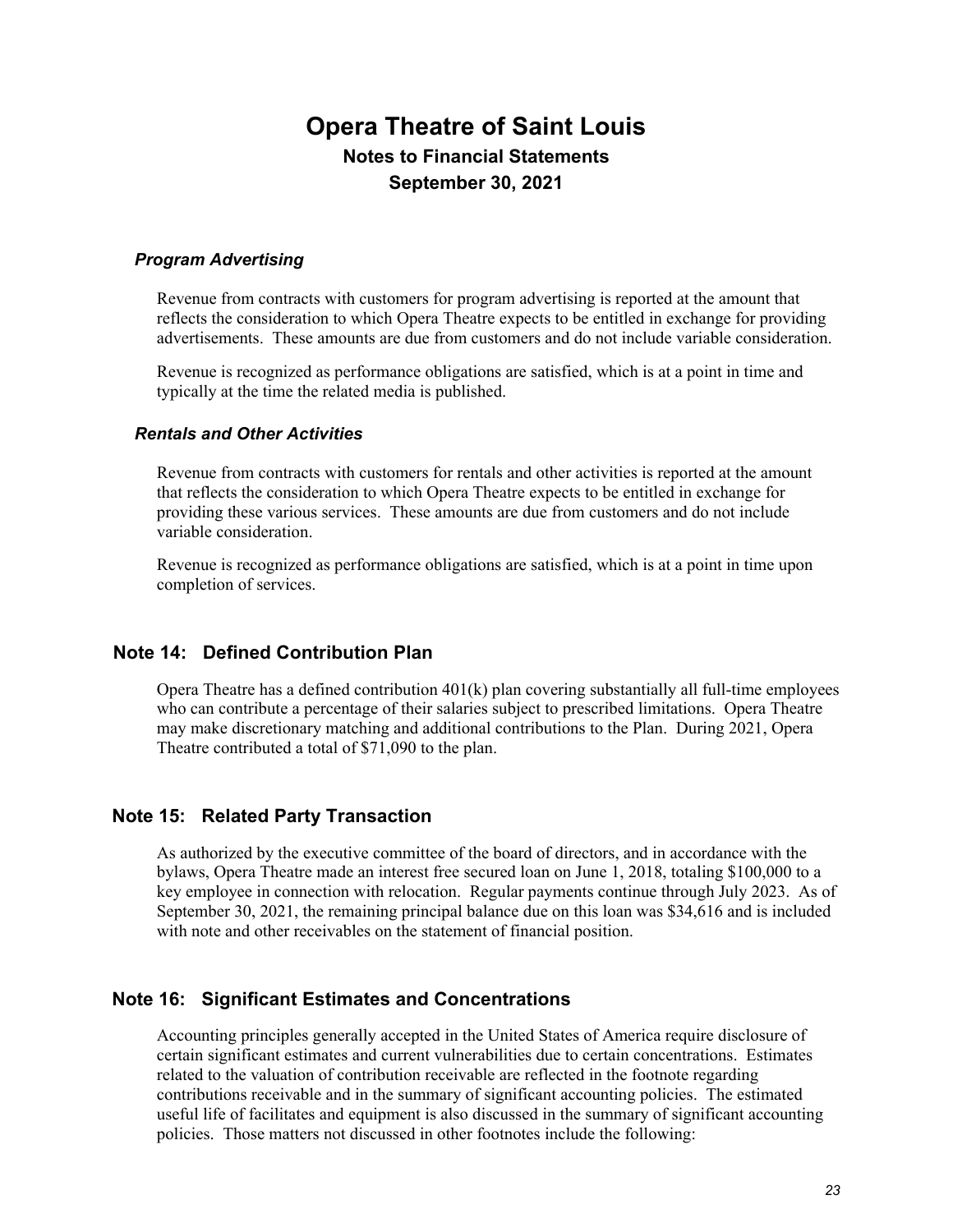#### *Investments*

Opera Theatre invests in various investment securities. Investment securities are exposed to various risks such as interest rate, market and credit risks. Due to the level of risk associated with certain investment securities, it is at least reasonably possible that changes in the values of investment securities will occur in the near term and that such changes could materially affect the investment amounts reported in the statement of financial position.

#### *Contributions Receivable*

Approximately 61 percent of gross contributions receivable as of September 30, 2021, are due from board members and their related entities.

#### *Bequests Receivable*

Approximately 91 percent of bequests receivable as of September 30, 2021, is due from one donor.

#### *Contributions Revenue*

Approximately 10 percent of contributions revenue for the year ended September 30, 2021, was from one donor (board member and related entities).

#### **Note 17: Commitments**

Opera Theatre routinely enters into employment contracts with certain key employees.

A significant portion of the seasonal labor costs are subject to union collective bargaining agreements.

Opera Theatre has entered into an agreement to receive services of contracted musicians through a third party. The agreement goes through the 2022 Opera Season and includes a flat fee to be paid on an annual basis. The agreement allows for cancellation with cause by either party by May 15 for the following year's season. The 2022 season fee per the agreement is approximately \$1,081,818. Amounts paid under the agreement for the year ended September 30, 2021, were \$630,000.

### **Note 18: Leases**

#### *Accounting Policies*

Opera Theatre determines if an arrangement is a lease or contains a lease at inception. Leases result in the recognition of ROU assets and lease liabilities on the statement of financial position. ROU assets represent the right to use an underlying asset for the lease term, and lease liabilities represent the obligation to make lease payments arising from the lease, measured on a discounted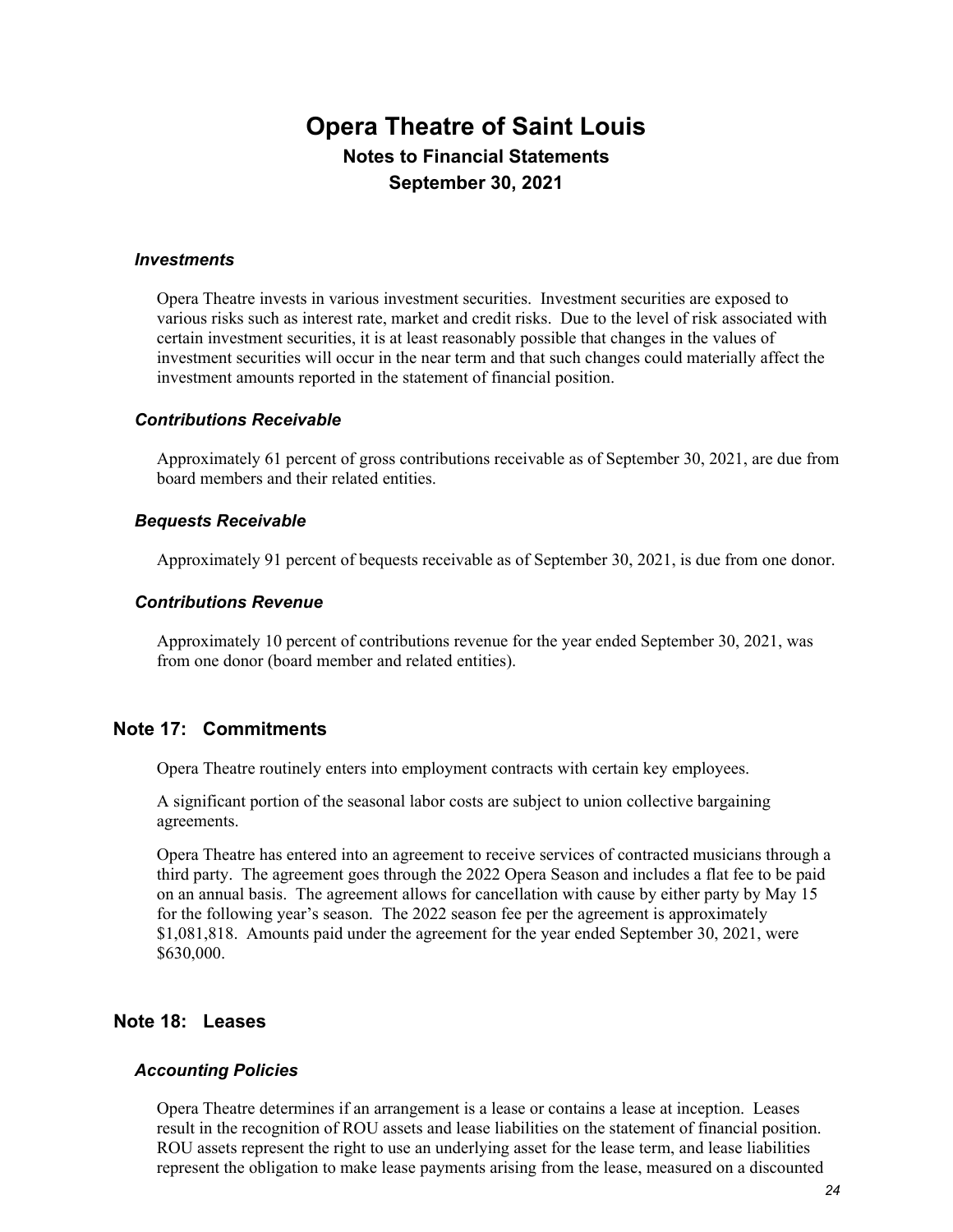basis. Opera Theatre determines lease classification as operating or finance at the lease commencement date. Opera Theatre combines lease and nonlease components in calculating the ROU assets and lease liabilities.

At lease inception, the lease liability is measured at the present value of the lease payments over the lease term. The ROU asset equals the lease liability adjusted for any initial direct costs, prepaid or deferred rent, and lease incentives. Opera Theatre has made a policy election to use a risk-free rate (the rate of a zero-coupon U.S. Treasury instrument) for the initial and subsequent measurement of all lease liabilities. The risk-free rate is determined using a period comparable with the lease term.

The lease term may include options to extend or to terminate the lease that Opera Theatre is reasonably certain to exercise. Lease expense is generally recognized on a straight-line basis over the lease term.

Opera Theatre has elected not to record leases with an initial term of 12 months or less on the statement of financial position. Lease expense on such leases is recognized on a straight-line basis over the lease term.

#### *Nature of Leases*

Opera Theatre has entered into the following lease arrangement:

#### *Operating Lease - Land Lease*

Noncancellable operating lease for land expires during 2041. Opera Theatre has no material related-party leases. Opera Theatre's lease agreement does not contain any material residual value guarantees or material restrictive covenants.

### *Quantitative Disclosures*

The lease cost and other required information for the year ended September 30, 2021, is as follows:

| Lease cost                                        |   |               |
|---------------------------------------------------|---|---------------|
| Operating lease cost                              | S | 38,144        |
|                                                   |   |               |
| Other information                                 |   |               |
| Cash paid for amounts included in the measurement |   |               |
| of lease liabilities                              |   |               |
| Operating cash flows from operating leases        | S | 31,861        |
| Weighted-average remaining lease term             |   |               |
| Operating leases                                  |   | $20.58$ years |
| Weighted-average discount rate on operating       |   |               |
| lease                                             |   | $1.23\%$      |
|                                                   |   |               |